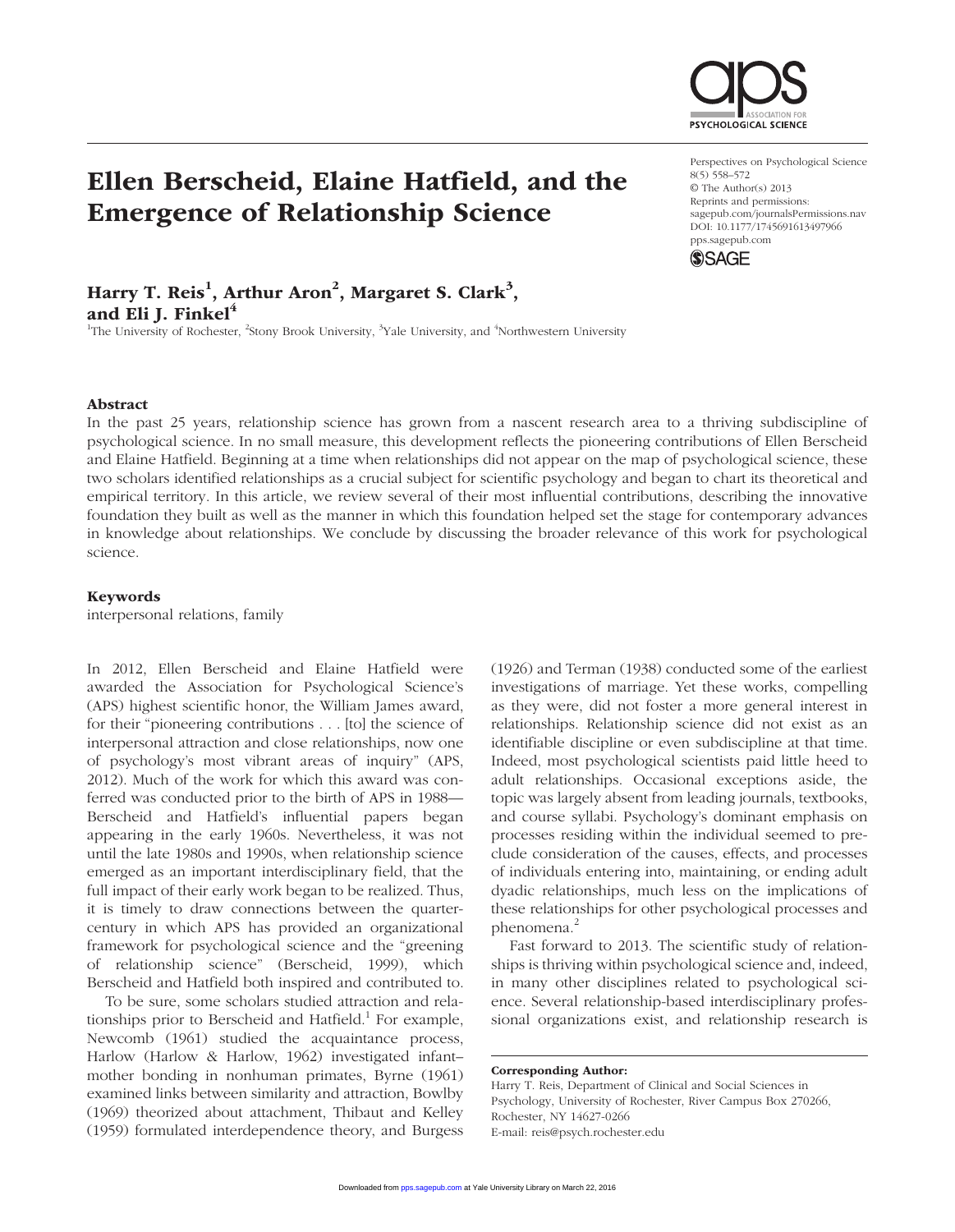presented regularly at major conferences. Articles that investigate the development, operation, and impact of relationships appear regularly in psychological journals and in the journals of other behavioral, biological, health, and social sciences. Relationship research is often found in field-defining handbooks and textbooks and is included in the curriculum of many psychology departments. Much remains to be done, as described later in this article, but psychological science no longer ignores relationships.

In this article, we describe some examples of major developments in the study of relationships in the past 25 years. To provide context for this discussion, we build on the early contributions of Ellen Berscheid and Elaine Hatfield. Their work established a foundation for what was to come; much as the shape of a house depends on its foundation, the development of this field in no small measure built on themes, principles, and approaches that they first proposed and articulated.<sup>1</sup> Moreover, they have continued to play a major role in the construction built on that foundation over the years. Our review takes readers on a tour of this house. We begin with a brief account of why relationships matter and how they have been studied in the past quarter-century. We then review four central content areas of relationship research: interpersonal attraction, romantic love, emotion in relationships, and the allocation of benefits within relationships. We conclude by describing the need we see for deeper integration of relationship principles into psychological science. To foreshadow our conclusion, we anticipate that psychological science will be fundamentally altered for the better by recognition of the often central role of relationship processes across the full range of psychological phenomena.

## The Why and How of Relationship Science

From the beginning, Berscheid and Hatfield recognized that adult relationships contribute in a critical way to happiness, health, and productivity in nearly all domains of human activity. This key insight had at least two roots: their prescience as scholars, expressing a hypothesis that has since been robustly substantiated (see below); and their status as early leaders in psychology's inclusion of women. It is no coincidence that the entry of female scholars into the field led to a science "that has integrated, and has been enriched by, the different experiences and views that female social psychologists have brought to their work" (Berscheid, 1992, p. 527). Women, particularly in the cultural contexts in which psychological science has emerged, typically emphasize dyadic relationships in their lives more than men do (see Dindia &

Canary, 2006, for a collection of reviews). This example of the importance to science of diversity in its practitioners almost surely is one reason why two female scholars were so successful in directing our collective scientific attention to the centrality of relationships for understanding human behavior.

Subsequent evidence has strongly supported their early emphasis on the importance of relationships in the lives of both men and women. People who participate in successful, satisfying relationships experience better health (Cohen et al., 1998), heal more quickly (Kiecolt-Glaser et al., 2005), and tend to live longer (Holt-Lunstad, Smith, & Layton, 2010; House, Landis, & Umberson, 1988; King & Reis, 2012). The existence of a satisfying intimate relationship has been shown to be one of the strongest predictors of happiness and emotional well-being in both reviews of the scientific literature (e.g., Diener, Suh, Lucas, & Smith, 1999) and representative national surveys ("The Science of Happiness," 2005). Relationship distress, conversely, is a leading cause of pathological loneliness (J. T. Cacioppo & Patrick, 2008) and depression (Beach, Sandeen, O'Leary, & Barlow, 1990), and is the most cited reason why people seek help from psychotherapists or lay counselors (Veroff, Douvan, & Kulka, 1981). More broadly, a far-reaching review by Hartup and Stevens (1997) concluded that the ability to relate successfully to others was fundamental to success in virtually all domains of human activity in every stage of the life cycle from birth to old age. As such, it comes as no surprise that economic analyses have shown that relationship distress and dysfunction yield enormous financial and human capital costs that harm individuals, their social networks, and their communities (e.g., Becker & Tomes, 1994; Forthofer, Markman, Cox, Stanley, & Kessler, 1996). It follows, therefore, that any psychological science concerned with human well-being must consider relationships.

How did Berscheid and Hatfield propose that the field pursue the scientific study of relationships? Earlier work the small amount of it that existed when they launched their own research programs—had tended to follow either of two approaches: laboratory experiments involving unacquainted college students or surveys in which responders described existing relationships. Although these methods served their limited purposes well, they were unsuitably narrow to foster a broad, accurate, deep, and practical understanding of relationships (Berscheid, 1985; Clark & Reis, 1988; Huston & Levinger, 1978). In the past 25 years, some key methodological developments in relationship science have included:

- conducting true experiments involving live interaction between relationship partners;
- expanding the participant base to examine actual, ongoing relationships across the life span and across social class and cultures;

<sup>&</sup>lt;sup>1</sup>For a lively account of their collaboration, readers are referred to Berscheid and Hatfield (in press).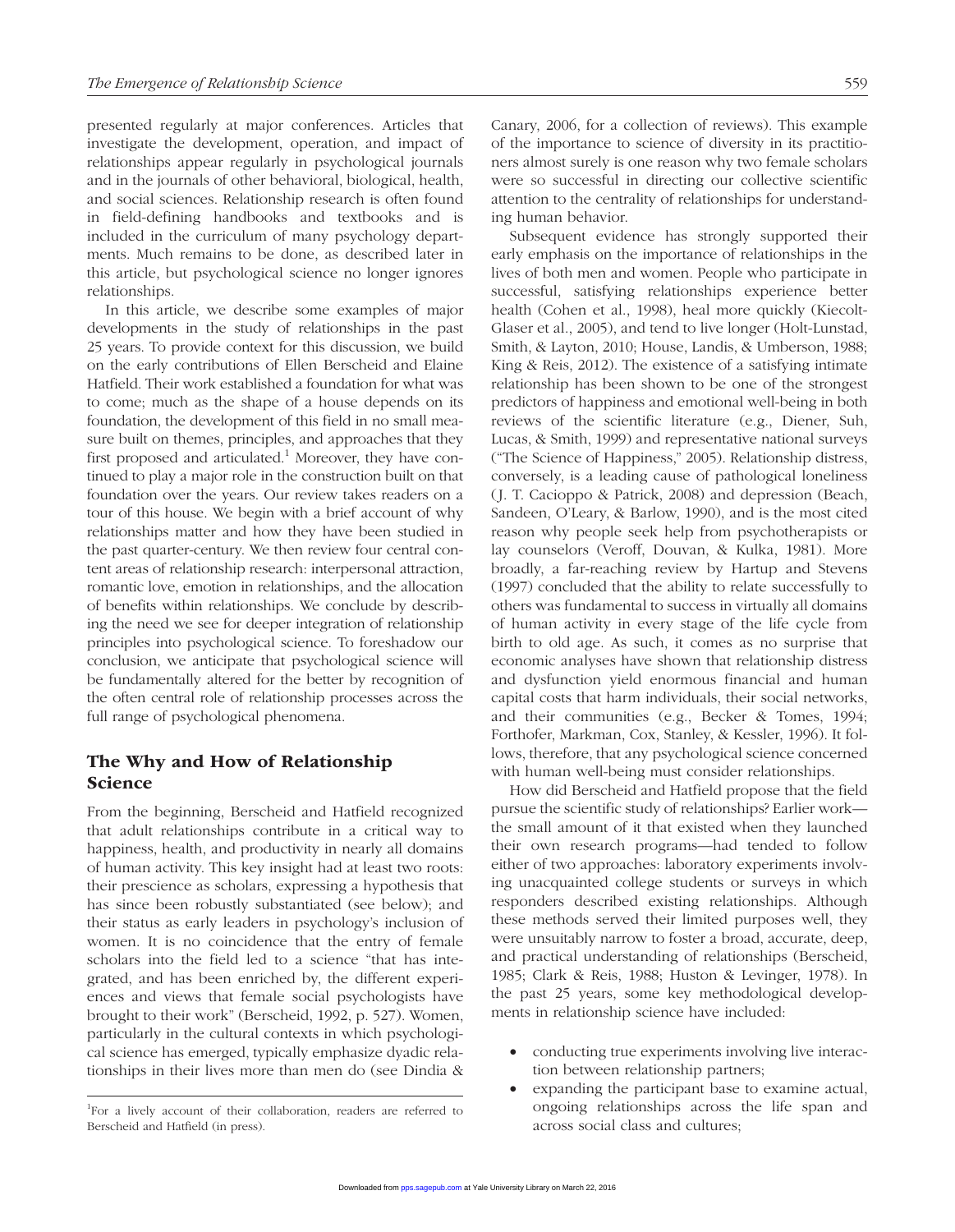- taking advantage of modern technologies to examine interaction processes in more detail, such as in behavioral observation and everyday experience studies (e.g., the Internet, digital video recording, smartphones);
- •• capitalizing on sophisticated statistical tools such as dyadic and multilevel methods to test more complex ideas and foster finer and more robust insights;
- applying fine-grained social-cognitive methods (e.g., priming, implicit assessment) to closely examine mental processes associated with relationships;
- supplementing traditional social-psychological methods with tools from other psychological sciences, such as psychophysiology, neuroscience, and longitudinal approaches;
- suggesting that clinical work on relationship problems ought to be better integrated with basic research and testing basic theories in interventions.

All of these developments (among others) have been essential to the growth and increasing visibility of relationship science.

#### Interpersonal Attraction

We begin as most voluntary relationships do, with attraction. Fittingly, the empirical study of relationships as a coherent field of inquiry began with the first and second editions of Berscheid and Walster's (1969) *Interpersonal Attraction* monograph. (Elaine Hatfield published as Elaine Walster from 1966 to 1978. Throughout this article, we refer to published articles with the name under which they can be found in print or digital archives.) In those slender volumes, they identified four central principles of attraction: that we are attracted to others who (a) are similar to us, (b) are familiar to us, (c) like us ("reciprocity"), and (d) are physically attractive. These principles still organize much of the literature today. These principles have received renewed attention alongside the recent resurgence of research on attraction (see Finkel & Baumeister, 2010, for an account of this trend), and this renewed attention has yielded some surprising findings that qualify the basic principles.

Why surprising? Scholars are rediscovering the importance of studying attraction in live, often face-to-face interaction (rather than attraction to targets whom the individual only "meets" through static information presented on paper or via computer), and it turns out that attraction to targets in face-to-face interaction can be quite different from attraction to targets in artificial "profiles" (Eastwick, Finkel, & Eagly, 2011; Eastwick, Luchies, Finkel, & Hunt, in press; Reis, Maniaci, Caprariello, Eastwick, & Finkel, 2011a). Perhaps most surprising is that similarity is, despite widespread claims to the contrary, a weak predictor of attraction and an even weaker predictor of relationship satisfaction and stability (Montoya, Horton, & Kirchner, 2008). That is, although perceived similarity—the subjective perception that one is similar to one's partner—strongly predicts attraction, in live, face-to-face interaction, actual similarity has far less impact than has been traditionally assumed (e.g., Tidwell, Eastwick, & Finkel, in press).

Familiarity, too, has witnessed a resurgence of scholarly attention, in part triggered by an article suggesting that familiarity might undermine rather than promote attraction (Norton, Frost, & Ariely, 2007). In most of the studies in that article, participants were assigned randomly to learn a larger or a smaller number of trait descriptors for a hypothetical target person about whom participants had no additional information and whom they would never meet. In contrast to the established literature suggesting that familiarity promotes attraction, Norton et al. (2007) reported that participants were more attracted to the targets about whom they had learned less rather than more—that familiarity breeds contempt. In a direct response, Reis et al. (2011a) suggested that this trait-descriptor paradigm provides a poor proxy for how attraction dynamics work in everyday life, demonstrating that, in live interaction, familiarity promotes attraction, as Berscheid and Hatfield suggested long ago. The search for circumstances under which familiarity promotes liking versus contempt is an ongoing effort involving sharp differences of perspective (for an elaborated debate, see Norton, Frost, & Ariely, 2011; Reis, Maniaci, Caprariello, Eastwick, & Finkel, 2011b).

Although less controversial, recent research on reciprocity of liking has yielded important new insights into the circumstances under which another person's liking toward us predicts an increase in our liking toward him or her. The roots of these new insights date back several decades to the distinction between generalized and dyadic reciprocity (Kenny & Nasby, 1980). Generalized reciprocity taps the extent to which one person's liking for others on average correlates with those others' liking for that person, whereas dyadic reciprocity taps the extent to which one person's unique liking for a specific target (i.e., beyond that person's tendency to like targets in general) predicts that target's unique liking for the person. Research on platonic dyadic interactions between strangers has shown that both of these reciprocity correlations are positive (Kenny, 1994)—generally liking others predicts generally being liked by those others, and uniquely liking someone predicts being uniquely liked by that person—but research investigating these effects in a romantic context revealed a different conclusion (Eastwick, Finkel, Mochon, & Ariely, 2007). Among speed-daters, the dyadic effect remained positive, but the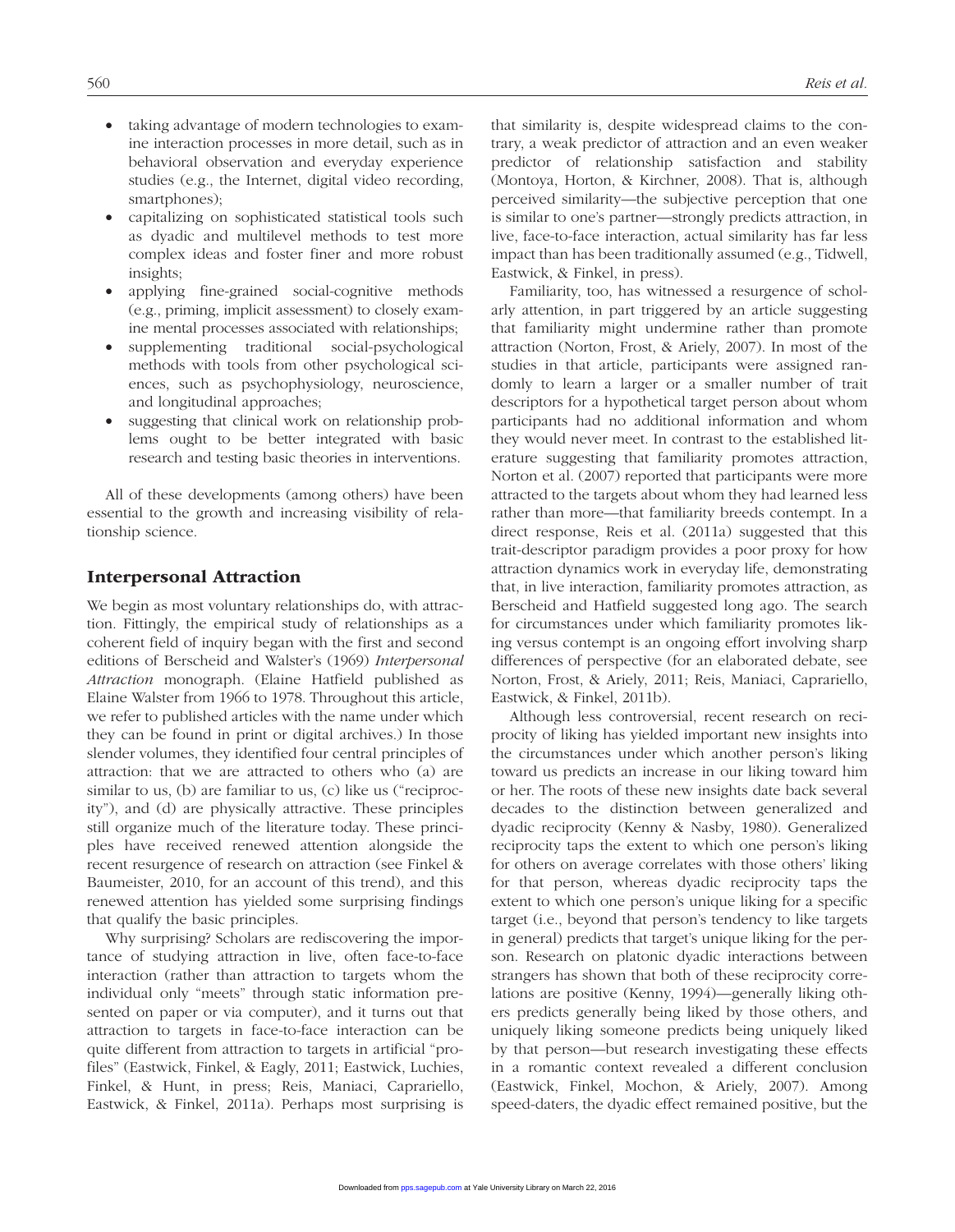generalized effect flipped to negative: Indiscriminant romantic liking predicts less romantic liking in return, perhaps in part because it smacks of desperation. These findings echo early research by Hatfield and colleagues (Walster, Walster, Piliavin, & Schmidt, 1973), in which it was found that men tend to be especially attracted to women who are easy for them to get but hard for other men to get (i.e., women who are attracted to this particular man more than to other men). This effect appears to be equally true of women's attraction to men (Eastwick et al., 2007).

Recent research has also yielded a bevy of new insights regarding the fourth principle: that people tend to be attracted to physically attractive others, a potent effect compellingly demonstrated by Hatfield almost 50 years ago (Walster, Aronson, Abrahams, & Rottman, 1966). Berscheid and Hatfield made physical attractiveness a legitimate topic for scientific inquiry, overcoming what many saw as the "undemocraticness" (Aronson, 1969) of this variable. For example, considerable work has focused on the determinants of physical attractiveness, with a consensus emerging that prototypicality ("averageness") and symmetry in bodies and faces matter, along with other signs (e.g., hip-to-waist ratios in women) that, in evolutionary history, suggested health and fertility (e.g., Langlois & Roggman, 1990; Singh, 1993). In addition to identifying what physical beauty is, that work has fostered important links with evolutionary theorizing about attraction and relationship initiation and maintenance (Maner & Kenrick, 2010). Beyond this work, researchers have followed up on Berscheid and Walster's (1974b) suggestion that physical attractiveness matters in a variety of ways that go well beyond the romantic marketplace, for example, to children's peer friendships (see Langlois et al., 2000, for a review) or to adult's lifetime earnings (Scholz & Sicinski, 2011).

One surprising finding is that, despite years of theorizing and findings to the contrary, men and women appear to value physical attractiveness in a potential romantic partner about equally (Eastwick & Finkel, 2008b). That is, although research paradigms that assess the impact of physical attractiveness on judgments about hypothetical targets or strangers consistently show that men prioritize physical attractiveness in a mate more than women do, this sex difference disappears once people have met the target face to face, whether that face-to-face meeting involved several minutes or decades of marriage (see meta-analytic review by Eastwick et al., in press). These findings echo earlier findings from diary research showing that the social lives in general of both men and women benefit from being attractive (Reis, Nezlek, & Wheeler, 1980). In addition, although the relative strength of explicit preferences (e.g., as assessed with self-reports) for physical attractiveness in a mate are unrelated to people's attraction to flesh-and-blood partners who vary in their physical attractiveness (Eastwick & Finkel, 2008b; Eastwick, Eagly, Finkel, & Johnson, 2011), implicit preferences (e.g., as assessed with a reaction-time task that taps gut-level preferences) correlate positively with their attraction to these partners (Eastwick, Eagly, et al., 2011).

# *Toward theoretical integration of the attraction literature*

In addition to these four basic principles of attraction, many other influences on attraction have been investigated over the years. Taken collectively, much of this work has been atheoretical, and even those studies grounded in theory have employed a sufficiently disparate range of perspectives to render theoretical (as opposed to topical) integration difficult (Finkel & Baumeister, 2010). Recently, however, Finkel and Eastwick (in press) have proposed that most attraction research can be understood from one (or more) of three metatheoretical perspectives. First, *domain-general reward perspectives* (e.g., Berscheid & Walster, 1969; Byrne & Clore, 1970; Lott & Lott, 1974) emphasize fundamental needs, such as for hedonic pleasure and social belonging, that can be satisfied through both social and nonsocial means, including through romantic relationships. Second, *domain-specific evolutionary perspectives* (e.g., Buss, 1989; Buss & Schmitt, 1993) emphasize specific needs that have been linked to survival and reproductive success in humans' ancestral past and that can be met only through specific means (e.g., by having sex with a reproductively viable partner). Third, *attachment perspectives* (Bowlby, 1969), which are pervasive in the study of attraction, suggest that people seek to approach attachment figures in times of distress to establish a sense of felt security. Although it takes about 2 years for a full-fledged attachment bond to form between adult romantic partners (Fraley & Davis, 1997), it seems that proto-attachment processes, such as the desire for the formation of a bond, can begin almost immediately after meeting a potential partner (Berg & Clark, 1986; Birnbaum & Reis, 2012; Eastwick & Finkel, 2008a). Finkel and Eastwick's model provides an update on the model advanced by Berscheid and Walster (1969), which suggested that attraction depends on the "rewards others provide." We see great promise in future investigations that integrate these three theoretical perspectives or pit them against one another.

## *Interpersonal attraction: Conclusion*

Berscheid and Hatfield were two of the most influential figures in establishing interpersonal attraction research in the 1960s and 1970s. By the launch of APS in 1988, however, they, along with most scholars in the field, had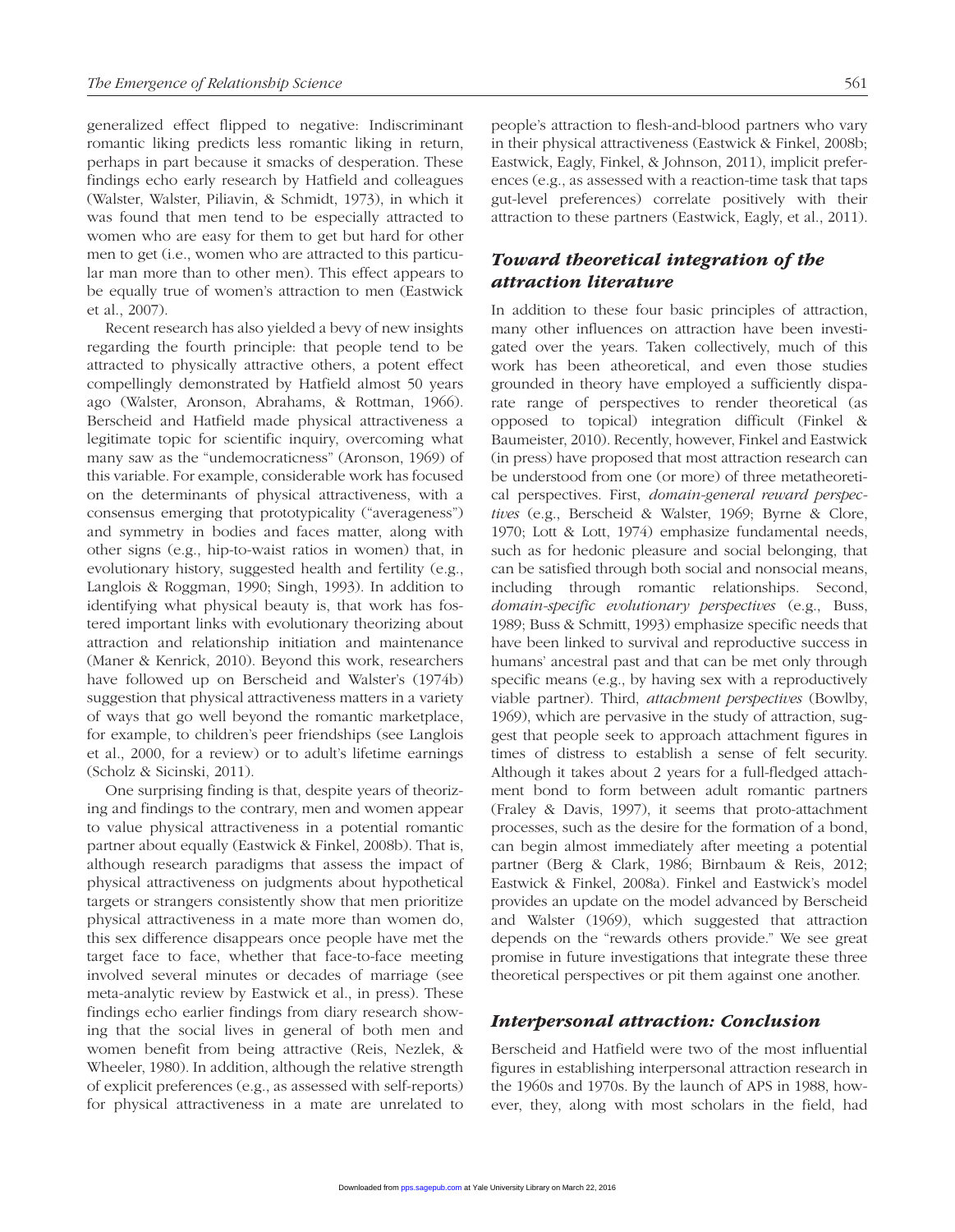shifted much of their attention to research on close adult relationships beyond the stage of initial attraction (Berscheid, 1985; Clark & Reis, 1988; Graziano & Bruce, 2008). We now turn to the various ways in which Berscheid and Hatfield pioneered the study of what happens after initial attraction.

## The Scientific Study of Romantic Love

Romantic love pervades history (and prehistory), in every culture in which it has been examined, and with parallel behavioral manifestations in a wide variety of other animals. It is a source of intense joy and intense safety and contentment, as well as of depression and suicide. Romantic love shapes fundamental decisions in our lives and almost certainly played a major role in the evolution of our species. And yet, until Berscheid and Hatfield came along, there was almost no scientific work on this topic. (For reviews of the extensive scientific literature that now exists on romantic love, see Berscheid, 2010; Fehr, in press; Hatfield & Rapson, 2008; Reis & Aron, 2008; Tomlinson & Aron, in press.) In this section, we consider the scientific study of love, focusing first on Berscheid and Hatfield's contributions, particularly the important distinction between passionate and companionate love, and then review subsequent developments in the light of their work.

## *Berscheid and Hatfield's pioneering foundation*

Until the 1970s, scholarly work on romantic love was mostly philosophical or literary speculation; what little systematic research had been done primarily consisted of incidental findings by sociologists who were studying courtship, marriage, and the family (e.g., Westermarck, 1921). Then, thanks to Berscheid and Hatfield, things changed. The first edition of their book *Interpersonal Attraction* (Berscheid & Walster, 1969) included a brief section on the topic, and the second edition (Berscheid & Walster, 1969) as well as a 1974 book chapter (Walster & Berscheid, 1974) and a new book (Walster & Walster, 1978) included somewhat longer treatments in which they introduced the crucial distinction between passionate and companionate love.<sup>3</sup>

The most influential developments, however, occurred in the mid- to late 1980s: Hatfield (1988) wrote an important chapter that began to lay out details of a theoretical model; a very influential study found that compared with earlier generations, young Americans now overwhelmingly saw love as a crucial criterion for marriage (Simpson, Campbell, & Berscheid, 1986); and a psychometrically sound measure of passionate love (described below) was developed. Also, new theories and taxonomies of types of love appeared (e.g., Aron & Aron, 1986; Hazan & Shaver, 1987; Hendrick & Hendrick, 1986; Sternberg, 1986), as did a key systematic analysis of how laypersons understood and identified love (e.g., Fehr, 1988).

Two central developments with continuing broad impact are attributable to Berscheid and Hatfield. The first, already noted, was a basic distinction between passionate and companionate love that has dramatically enhanced the clarity with which romantic love is studied and understood. They defined the former as "a state of intense longing for union with another" (Berscheid & Walster, 1969, p. 9), the latter as "the affection we feel for those with whom our lives are deeply entwined" (p. 9). This distinction maps well onto a related distinction people make between those with whom they are "in love" and a wider group of people whom they "love" (Meyers & Berscheid, 1997).

The other central development was demonstrating that passionate love could be measured and providing a scale to do so. The Passionate Love Scale (PLS; Hatfield & Sprecher, 1986) is a 30-item Likert scale (with widely used short forms). Example items include "I would rather be with \_\_\_ than with anyone else" and "I melt when looking deeply into \_\_\_\_'s eyes." The PLS has been used in diverse studies, including studies that distinguish passionate love from other kinds of love (e.g., Sprecher & Regan, 1998) and studies that address key theoretical issues about its role in human pair bonding (e.g., Hatfield & Rapson, 1987). Other studies using this scale have shown that young children experience levels of passionate love as frequently and strongly as adults, which suggests that sexual desire is not a necessary ingredient for intense romantic attraction (Hatfield, Schmitz, Cornelius, & Rapson, 1988). The PLS also has been validated in functional MRI studies—among people newly in love looking at photographs of their beloved, PLS scores correlate strongly with activation in brain regions associated with intense reward (e.g., Aron et al., 2005).

## *Recent advances in romantic love research*

Berscheid and Hatfield's early work laid the foundation for what has become a large and still accelerating literature on romantic love, including investigations of crosscultural and individual differences; new or significantly refined theoretical approaches and taxonomies, particularly attachment and evolutionary theories; animal models; sexual orientation; the experience of "falling in love"; trajectories of passionate and companionate love over time; the nature and impact of rejection, unrequited love, and extradyadic love; and identification of biomarkers of romantic love. Moreover, by distinguishing companionate love from romantic love (which includes passionate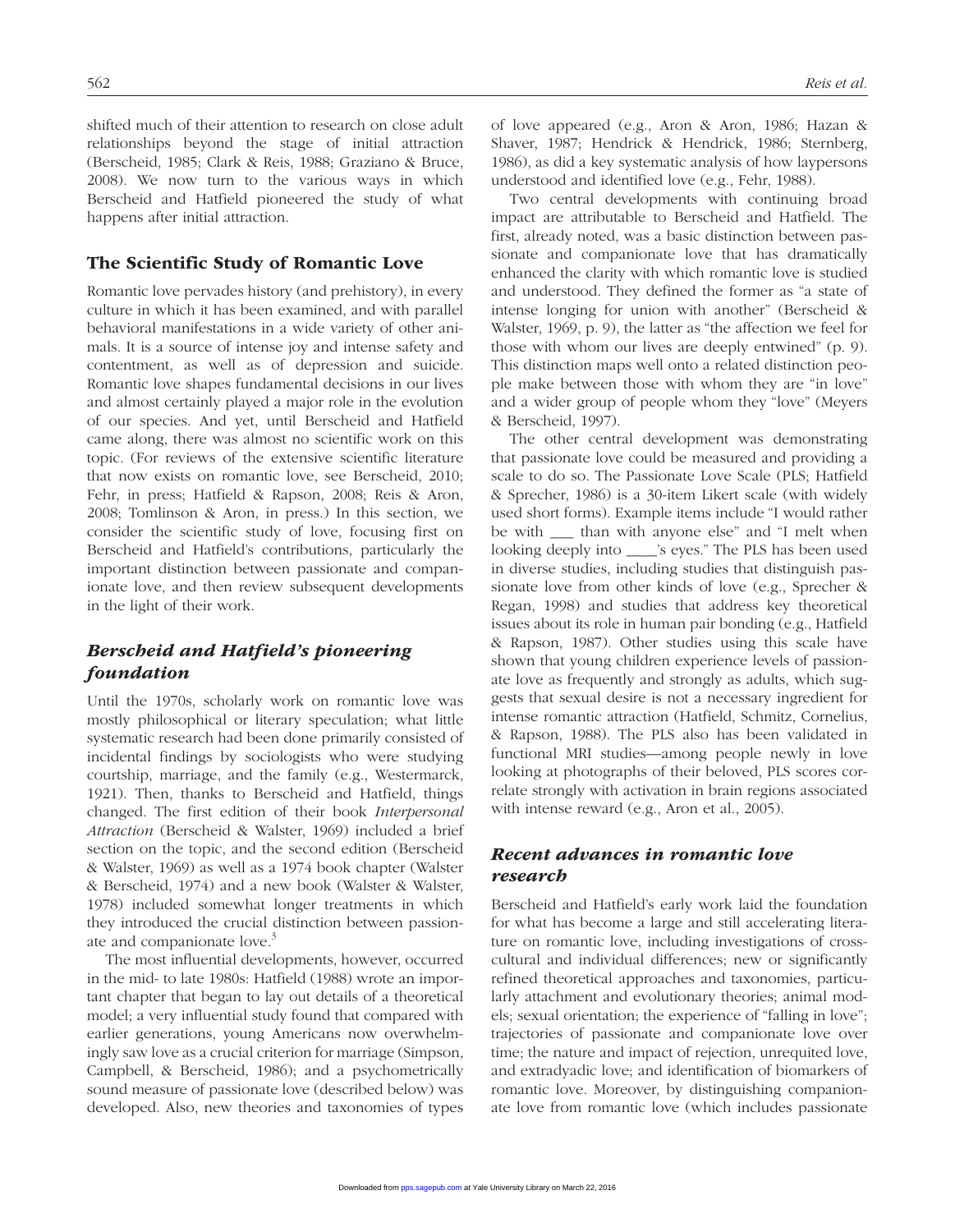components), Berscheid and Hatfield provided a starting point for what has become a thriving and diverse area of research on responsiveness to a partner's needs and welfare (see Clark & Mills, 2012; Reis & Clark, 2013, for reviews). In this subsection, we illustrate these developments by focusing on four themes that have witnessed particularly significant advances: neuroimaging of passionate love; the trajectory of passionate and companionate love over time; the role of attachment processes in shaping love experiences and behavior; and research on responsiveness to needs.

*Neuroimaging passionate love.* Functional MRI (fMRI) studies of passionate love (for recent reviews, see Acevedo & Aron, in press; S. Cacioppo, Bianchi-Demicheli, Hatfield, & Rapson, 2012) complement standard questionnaire and behavioral methods because, among other virtues, they are minimally affected by subjective understandings and response biases, by language and cultural values, and by varying interpretations of what love entails. Most studies have followed a paradigm of scanning individuals currently experiencing intense love, comparing the pattern of neural activation when viewing photos of their partner versus photos of various familiar controls. In these studies, a consistent observation is strong activation in brain regions associated with intense rewards, such as the ventral tegmental area and parts of the caudate (these include the same regions that respond to cocaine). Other noteworthy studies include further support for distinguishing romantic love from sexual desire by showing that they engage different brain regions (e.g., Aron et al., 2005); documentation of basic similarities of the passionate love experience across diverse cultural contexts (e.g., Chinese and North American; Xu et al., 2011) and among same- and opposite-sex romantic partners (Zeki & Romaya, 2010); and identification of mechanisms by which passionate love decreases experienced pain and reduces cravings for addictive substances (Xu et al., 2012; Younger, Aron, Parke, Chatterjee, & Mackey, 2010).

*Time course of passionate love in relationships.* Early researchers widely assumed that passionate love declines once romantic couples become committed to each other, a decline for which, if things go well, growing levels of companionate love compensate. Indeed, it is well established that passionate love typically declines over time (e.g., O'Leary, Acevedo, Aron, Huddy, & Mashek, 2012). However, cross-sectional and longitudinal studies now indicate that both companionate and passionate love may be present from the start of a romantic relationship and that companionate love may also decline over time (e.g., Hatfield, Pillemer, O'Brien, & Le, 2008). Furthermore, for some couples, passionate love may endure even in very long-term relationships. For example, in one recent nationally representative U.S. survey (O'Leary et al., 2012), 40% of those married over 10 years reported being "very intensely in love" with their partner. Moreover, in an fMRI study, long-term married individuals (mean length = 21.4 years), selected because they claimed to be experiencing very strong passionate love, showed neural responses when looking at photographs of their beloved in key reward areas essentially identical to those found in studies of newly in-love college students (Acevedo, Aron, Fisher, & Brown, 2012). Finally, studies of individuals in long-term relationships suggest that the nature of passionate love does evolve: Whereas long-term passionate love includes some of the same core elements (intense engagement, centrality to life, and sexual liveliness), it includes less of the obsessive and anxiety elements found in persons newly in love (e.g., Graham, 2011). Indeed, after excluding obsessive love items, about 13% of a U.S. community sample of married individuals (mean length  $= 8.4$  years) gave the highest possible response on every single PLS item, even after excluding respondents who were above the sample mean on social desirability (Acevedo & Aron, 2009).

Attachment and love. Berscheid (1985) presciently observed that attachment processes, studied extensively in infant–parent relationships (e.g., Ainsworth, Blehar, Waters, & Wall, 1978) and theorized to function "from the cradle to the grave" (Bowlby, 1979, p. 129), had been little applied to adult pair bonds. Only 2 years later, Hazan and Shaver (1987) showed that a few simple questions based on attachment theory accounted for large amounts of variance in reported experiences of adult romantic love. Their article, as well as another that introduced the Adult Attachment Interview (Main, Kaplan, & Cassidy, 1985), instigated an explosion of research exploring attachment processes in adulthood, particularly adult romantic relationships. Key principles of attachment theory have led to substantial advances in our understanding of relationship processes, both normatively (e.g., people seek support from attachment figures when under threat and are more likely to explore new opportunities when they feel securely connected to those figures) and in terms of stable individual differences (e.g., one's degree of attachment security or type of insecurity is systematically associated with an extraordinary range of affective and relationship phenomena). It is important to note that in adulthood, attachment figures are often (though not exclusively) romantic relationship partners, thereby linking attachment functions to processes associated with passionate and companionate love. For a review of this extensive literature, see Mikulincer and Shaver (2007).

*The nature of companionate love.* Whereas the legacy of Berscheid and Hatfield's ideas about passionate love has led to specific theories and a well-defined body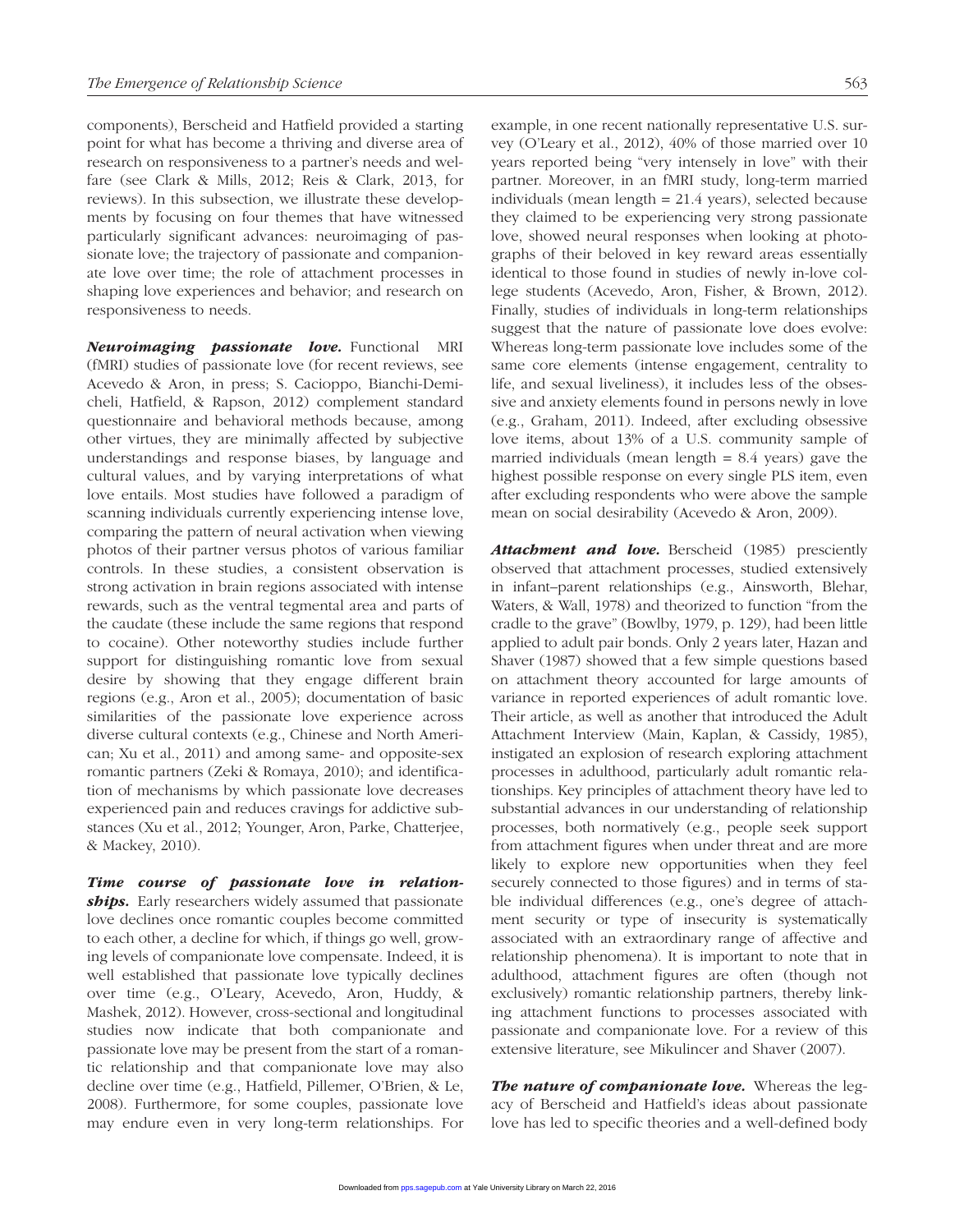of empirical findings, the legacy of their interest in companionate love is more multifaceted and, perhaps as a result, has been blended with other theoretical approaches. Prominent among these is research on the antecedents, nature, and consequences of responsiveness to a relationship partner's well-being (see Clark & Lemay, 2010, or Reis, Clark, & Holmes, 2004, for reviews). For example, combining companionate love with ideas derived from interdependence theory has advanced understanding of the factors that promote commitment and trust and of the impact of commitment and trust on responsiveness and caregiving (e.g., Murray & Holmes, 2011; Rusbult, Agnew, & Arriaga, 2012). By combining companionate love with ideas from attachment theory, research has identified the conditions and individual differences that help or hinder people in forming and maintaining secure, trusting relationships (Mikulincer & Shaver, 2007). By combining companionate love with ideas about social exchange, new theories have been proposed to explain how norms of mutual caregiving affect close relationships (Clark & Mills, 2012) and to characterize the development of intimacy (Reis & Patrick, 1996). And from social cognition research, we have learned more about the role of social-cognitive processes in the development, maintenance, and deterioration of close relationships (Clark & Lemay, 2010; Fletcher & Kerr, 2010). Because all of these ultimately refer to relationships in which companionate love ("the affection we feel for those with whom our lives are deeply entwined") is central, this work elaborates one side of the distinction first identified by Berscheid and Hatfield.

#### *Romantic love: Conclusion*

Romantic love has in the past 25 years become a topic of intensive scientific study, leading to a deeper understanding of its nature, associated mechanisms, limiting and facilitating conditions, and even its neural underpinnings. That Berscheid and Hatfield persisted, in the face of prodigious political pressure instigated by then-U.S. Senator William Proxmire's infamous bestowal of a "Golden Fleece" award for their research on love, $4$  testifies to the courage behind their convictions: to study what is important about human behavior and experience. This vibrant area of research has benefited not only from their contributions to theory and method but also from their formative examples of how a deeply personal experience like love can be studied scientifically.

## Emotion: How Relational Context Shapes Affect

Emotions have long been of interest to psychologists, who have debated what an emotion is; studied how individuals express emotions on their faces, in their voices, and in their bodily movements; and investigated how individuals regulate emotions. Psychologists have searched for the visceral and neural correlates of subjective feelings of emotion and have asked how emotions influence individuals' thinking, judgments, and behavior. Strikingly, though, until recently, emotion theorists have largely ignored relational context—who is present and who affects or is affected by one's behavior. People other than the individual experiencing an emotion were not seen as intrinsic to the emotional state being experienced, except as external stimuli (much as, for example, a piece of rotten food might evoke disgust). Indeed, other people figured into discussions of emotion mainly as components of emotion-eliciting situations or, as Darwin (1872) proposed, as possible targets of an emotion.

Berscheid and Hatfield made pioneering contributions to understanding emotion by suggesting that relational context shapes the very nature of emotions and further that relationship processes may be the most influential antecedent of experiencing emotions. They became emotion theorists, perhaps inadvertently, in the service of their efforts to understand attraction and love, then later in the course of their efforts to understand relationships more generally. Their transition to emotion scholarship corresponds to increasing recognition by some emotion scholars of the intrinsically social nature of emotion.

#### *Attraction and emotion*

One influential contribution came in the early 1970s, as their work on attraction was broadening to include the concept of love. At that time, the prevailing zeitgeist was to view attraction as an attitude, consistent with the field's post–World War II interest in attitudes and attitude change. As with attitude objects, such as ice cream and gun control, one's attitude toward another person included affective, cognitive, and behavioral components. Attraction toward a particular person, like other attitudes, remained relatively stable across time, ready to be accessed when the attitude object (in this case the person) was encountered. Berscheid and Hatfield pointed out that the attitude construct did not capture well the intense affective states that usually accompany strong attraction toward other persons, nor did it acknowledge that attraction sometimes could not be verbalized even though it was obvious nonverbally, nor did it capture people's rapidly changing views of close relational partners (see Berscheid, 1985; Berscheid & Walster, 1969; Walster & Walster, 1978, for summaries). How could an attitude explain why a child loves his parents one moment when they indulge his whims, yet hates them the next when they deny him a pleasure?

Berscheid and Hatfield proposed that we view attraction instead as an emotion. Initially relying on Schachter and Singer's (1962) model of emotion, they proposed that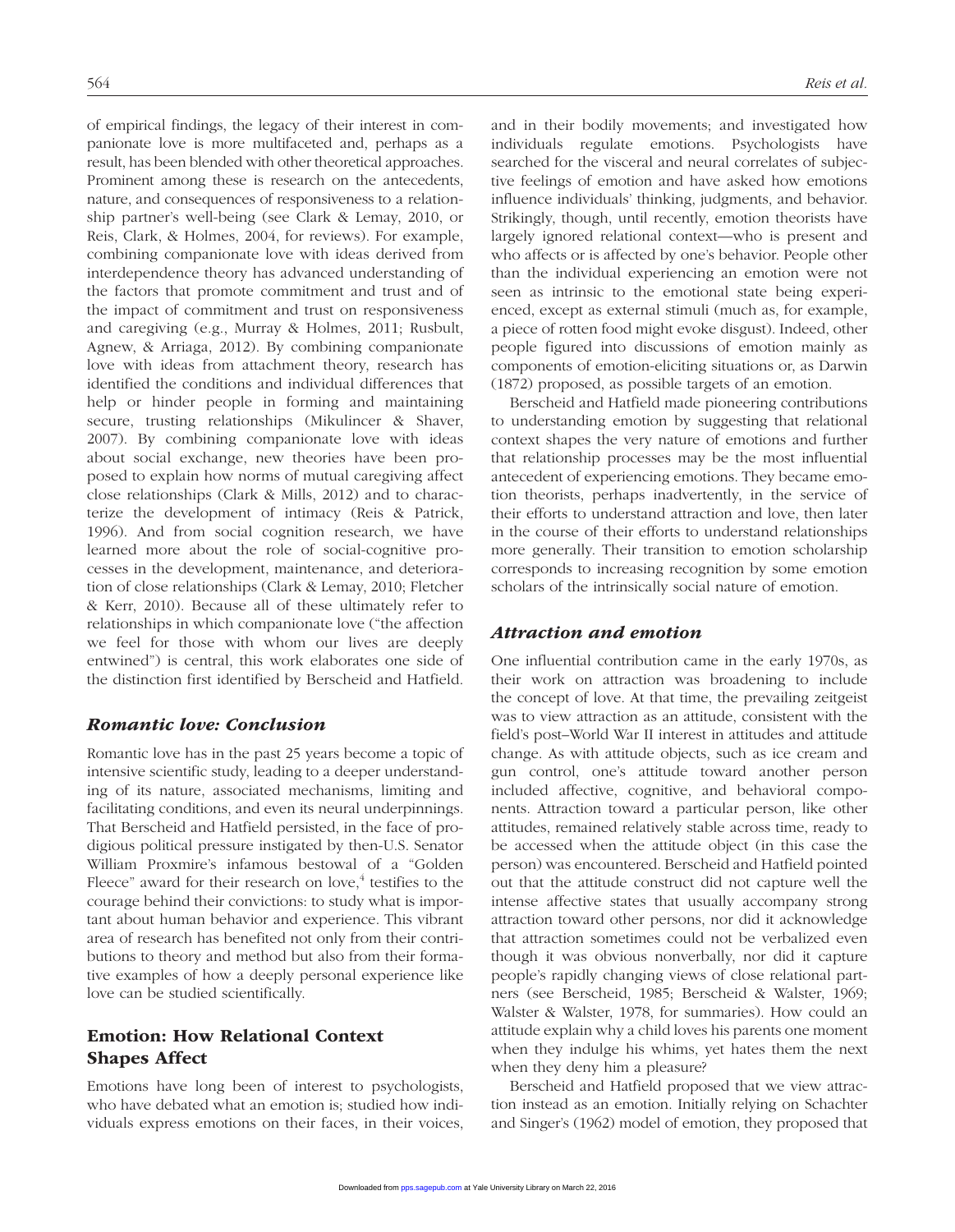romantic attraction might comprise feelings of arousal (resulting from sexual arousal, nervousness around an attractive person, or whatever) that were attributed to another person, assuming that the other person was an appropriate target (Berscheid & Walster, 1974a). This idea led to extensive studies of attribution and misattribution of arousal as a basis of romantic attraction (e.g., Dutton & Aron, 1974; Jacobs, Berscheid, & Walster, 1971). Some of these studies challenged the proposed mechanism behind the effect (e.g., Kenrick & Cialdini, 1977), while others provided evidence that arousal may be attributed (and misattributed) not only to feelings of love but also to repulsion (as Berscheid and Hatfield had originally proposed). Although the precise terms of the Schachter and Singer (1962) model of emotion have not generally withstood the test of time, the contribution of arousal to feelings of attraction and repulsion endures (for a meta-analytic review, see Foster, Witcher, Campbell, & Green, 1998) and can be seen, for example, in some new theories of emotion (Barrett, 2012).

The impact of this empirical work notwithstanding, the more basic contribution to understanding the nature of emotion should not be missed. Attraction as emotion is consistent with a constructivist view of emotion, that is, that emotion combines internal experiences, including bodily experiences, evolved neural alarms, and cognitive appraisals of current circumstances. Berscheid and Hatfield, among others, kept this view of emotions alive (e.g., Berscheid, 1983; Hatfield, Cacioppo, & Rapson, 1994) when the field was moving instead toward a "basic and discrete" view of emotion (i.e., the idea that each emotion represents a physiologically unique and functionally autonomous suite of features; Ekman, 1992; Izard, 2007), and their perspective currently enjoys renewed popularity even as the debate continues (e.g., Barrett, 2012; Lindquist, Wager, Kober, Bliss-Moreau, & Barrett, 2012). Berscheid and Hatfield's interpretation of attraction and love as emotions also forced emotion researchers to grapple with the question of whether love was better conceptualized as a specific emotion or as a motivational state that can foster diverse emotions, a debate not yet resolved (Aron et al., 2005; Shaver, Morgan, & Wu, 1996). Their work is important for being the first to suggest that relational context is a crucial component in the construction of emotion. For example, the distress caused by another person's harm to the self is experienced as hurt when people desire intimate relationships (and motivation to repair the harm is high) but as anger when people have abandoned hope for a communal relationship (and motivation to repair the relationship is low; Lemay, Overall, & Clark, 2012).

In another contribution to understanding emotion, beginning in the early 1980s, Berscheid, like many emotion theorists, was interested in pinpointing the

antecedents of emotional experience. Yet unlike other emotion theorists, she pointed to the structure of relationships as an antecedent condition to experiencing emotions (Berscheid, 1983). The more interdependent two people were—meaning the more frequently, strongly, and diversely they influenced each other's thoughts, feelings, and behaviors—the greater the emotion-provoking potential of that relationship. Interdependence, which fosters frequent, habitual patterns of interaction and thus is a fertile source of expectations, provides each partner with the power to interrupt (in positive or negative ways) the other's well-practiced flow of thoughts, feelings, and behavior, thereby producing arousal and emotion (Berscheid & Ammazzalorso, 2001). This model helps explain why the degree of interdependence predicts the likelihood and intensity of emotional distress following relationship breakups better than levels of satisfaction do (Simpson, 1987). In setting forth this model, Berscheid was the first to highlight the antecedents of emotion in an expressly relationship context.

The emotion-in-relationships model has inspired researchers to develop other models of how the nature of interdependence can shape emotional lives. For example, interdependence characterized by mutual felt responsibility for each other's welfare is associated with greater emotional expression (Clark, Fitness, & Brissette, 2001) and with more positive reactions to expressed emotion (Clark & Taraban, 1991). Also, emotional experience and perception is influenced by power asymmetries. Anger and pride are expected and seen as more acceptable in people with high rather than low power; sadness, guilt, and appreciation are expected and seen as more acceptable in people with low rather than high power (Tiedens, Ellsworth, & Mesquita, 2000).

#### *Emotion: Conclusion*

Whereas in 1988 emotion was largely considered a phenomenon that could be understood by studying individuals in isolation, that view has begun to change, reflecting seeds sown by Berscheid and Hatfield. Along with later work in the same vein, they provided timely and insightful ideas and research that kept constructivist views of emotion alive and also paved the way for new approaches to the study of the antecedents of emotion. The generativity inherent in their position—that relationships shape emotions and that emotions are critical to relationships is clear.

## Equity Theory and the Allocation of Benefits in Relationships

What rule or rules govern how people distribute benefits among themselves? Following the publication of George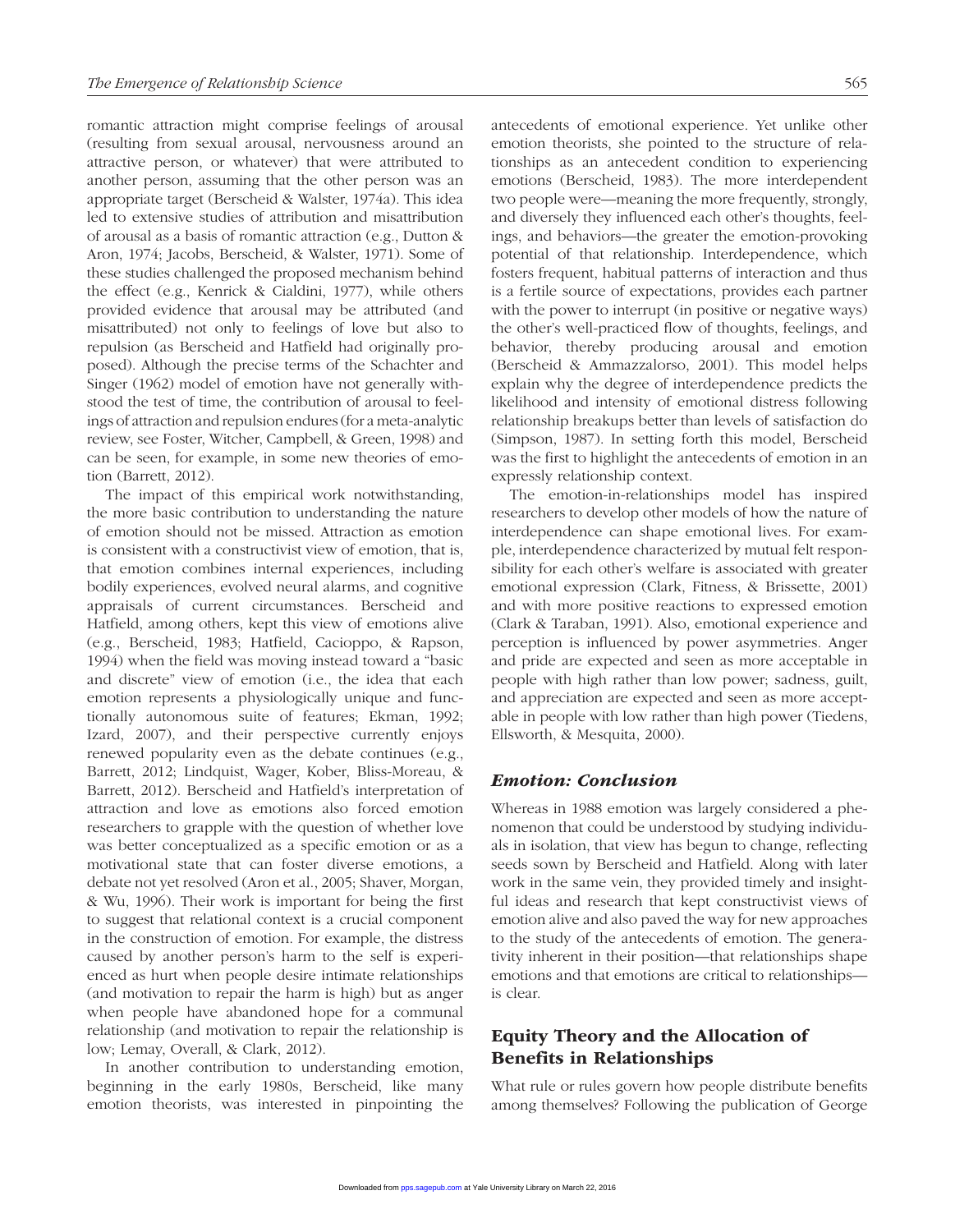Homans's (1950) *The Human Group*, which laid out the basic principles of social exchange theory, this question came to be studied by scholars across the social and behavioral sciences. Early on, Berscheid and Hatfield suggested that people are inherently selfish and primarily concerned with their own outcomes, but to survive in society and to facilitate smooth interactions with others, people in dyadic relationships, including intimate relationships, implicitly adopt an equity norm (Walster, Berscheid, & Walster, 1971; Walster, Walster, & Berscheid, 1978). They clarified the definition of equity, first identified by Adams (1963), in mathematical terms and then laid out a clear set of propositions about how the equity norm influences thoughts, feelings, and social behavior.

Not coincidently, cognitive dissonance theory (Festinger, 1957) was then of central interest to both Hatfield's graduate mentor (Leon Festinger) and Berscheid's graduate mentor (Elliot Aronson, who himself had been a Festinger student). Whereas that theory focused on the mind of a single individual, Berscheid and Hatfield were fundamentally interested in the dynamics of interpersonal attraction and of dyadic interactions in relationships. Thus, their formulation of equity theory blended ideas from cognitive dissonance theory with extant theories of distributive justice and, most important, principles derived from their earlier empirical work describing psychological processes that reside not just in one person's head but in the tie between two people (Walster et al., 1978).

Their theoretical model proposed that equity exists in an interaction or relationship when the ratio of Person A's outcomes relative to Person A's inputs is equal to the ratio of Person B's outcomes relative to Person B's inputs. Inequity, they theorized, leads to distress, both physical and mental, and a drive to reduce it, regardless of whether one is "underbenefited" or "overbenefited" (although subsequent work has shown that the latter is often less distressing than the former; e.g., Van Yperen & Buunk, 1990). Work grounded in equity theory yielded valuable findings about how people select partners (the wellknown *matching hypothesis* in physical attractiveness; Berscheid, Dion, Walster, & Walster, 1971), about the motive to provide benefits to a partner and its emotional consequences (Berscheid & Walster, 1967), and about the process of restitution when inequity exists (Berscheid, Boye, & Walster, 1968). All of these remain active topics today (e.g., Bakker, Petrou, & Tsaousis, 2012; Guerrero, La Valley, & Farinelli, 2008; Taylor, Fiore, Mendelsohn, & Cheshire, 2011).

Early work on equity spurred other researchers to conduct experimental work, both in relationship science and in the area of social justice research, a subdiscipline that emerged in large part from interest in equity theory. A particular contribution has been the impetus to further consider the rules that guide the distribution of benefits

in relationships and, furthermore, in groups and even cultures, in work conducted by social, developmental, and organizational psychologists, behavioral and neuroeconomists, political theorists, and anthropologists (e.g., Clark & Mills, 1979; Fiske, 1992; Hook & Cook, 1979; Reiff, 2009; Tyler, 2012). Recent interest in morality represents one outgrowth of this work (e.g., Walzer, 2013).

Contemporary theorists agree that more than one distributive justice rule exists—others include equality and responding to needs—and have proposed that people selectively apply these distinct norms as a function of circumstances and relationships or to serve distinct social purposes (e.g., Bugental, 2000; Clark & Mills, 1979, 2012; Fiske, 1992). Much of this work maintains Berscheid and Hatfield's emphasis on investigating not just the distribution of benefits in relationships and other groups but also the consequences of these distributions for ongoing social connections.

## *Equity theory: Conclusion*

Current research has moved beyond the specific dictates of equity theory to a broader consideration of distributive justice norms and their impact on social functioning. By persuading researchers to move beyond the decidedly individualistic form of earlier work, and thereby fostering a connection to Thibaut and Kelley's interdependence theory (1959; Kelley & Thibaut, 1978), Berscheid and Hatfield set the stage for better understanding of the interdependent manner in which people influence each other's outcomes.

#### Conclusion

Much has been accomplished in relationship science since 1988, and much of what has been accomplished has been built on the foundation established by Ellen Berscheid and Elaine Hatfield. Even beyond their specific theories and research, they taught the field about the importance of studying relationships, about how to do so, and about the need to construct relationally focused theories. Our debt to these pioneering scholars is incalculable.

The field has, fittingly, moved on from the specific findings and theoretical propositions that they originally offered, and it may be useful to ask about the big picture: What overarching advances during the past quarter-century can be seen as a result of Berscheid and Hatfield's contributions? We see two, one easily described, the other somewhat more complex.

The easy one is that relationships matter to people's well-being and that they should therefore be an important focus within psychological science. The empirical evidence behind this assertion is abundant and clear: From birth to death, relationships provide the backbone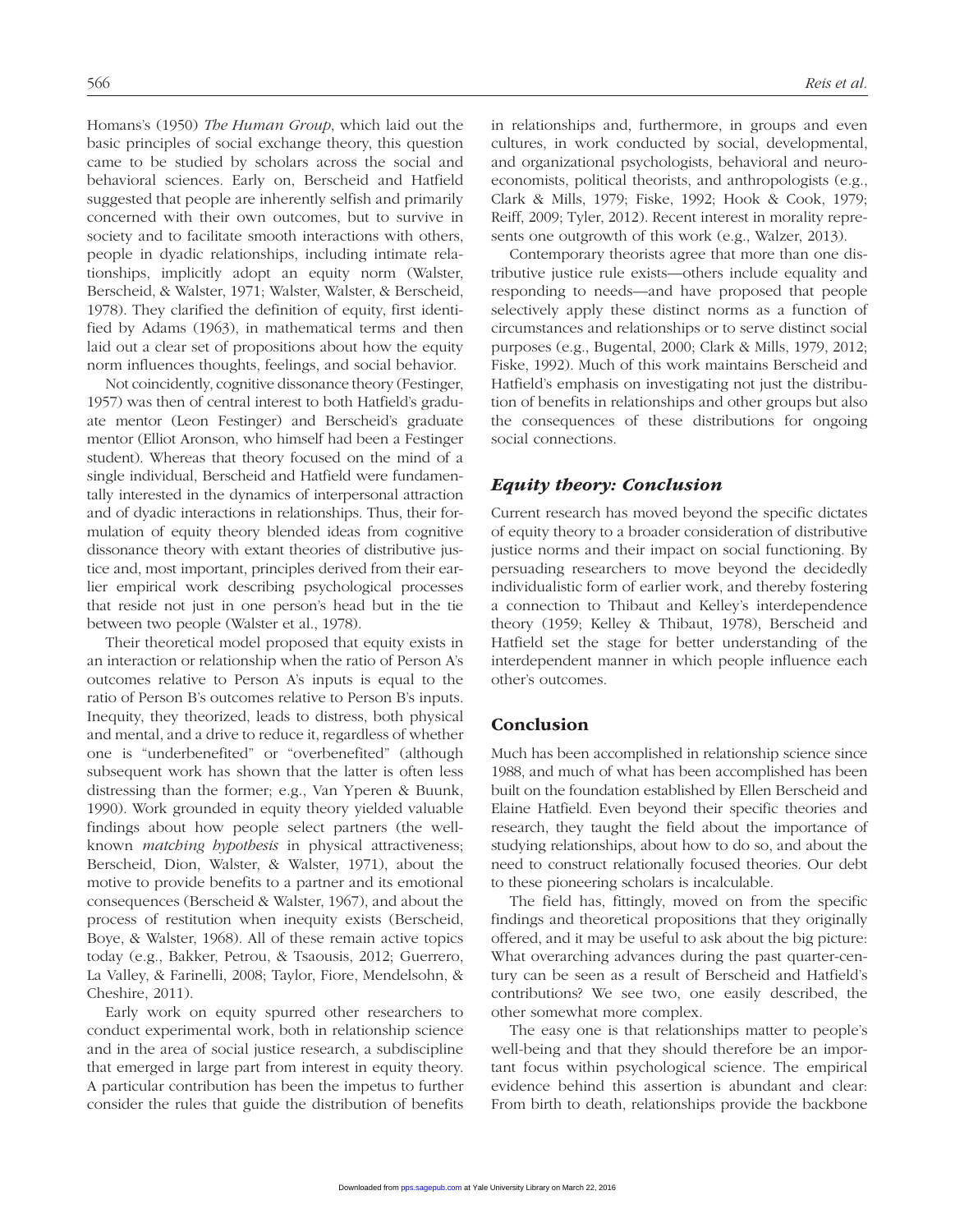for much human activity, and the ability to navigate these relationships fruitfully is a primary determinant of successful adaptation to the challenges, threats, and opportunities that life presents. As Berscheid herself put it, "No attempt to understand human behavior, in the individual case or in the collective, will be wholly successful until we understand the close relationships that form the foundation and theme of human behavior" (Berscheid & Peplau, 1983, p. 19).

The second, more complex contribution involves recognition of relationships' central role in the underlying processes that shape the large majority of human behavior and experience. By this, we assert that many forms of human behavior and experience, including some of the most important foci of psychological science, are directly influenced by interaction with close others: whom one is with and who affects or is affected by one's behavior. In both phylogenetic and ontological development, much of the neural architecture and behavioral mechanisms that influence our lives has emerged in a relational context—that is, to enable humans to live, work, survive, and reproduce with others. By implication, then, the impact of relationship partners should be integrated into theorizing about the fundamental nature and contextual determinants of human behavior and experience. The failure to do so represents a crucial theoretical gap. What Berscheid and Hatfield's legacy urges us to do, in a larger sense, is to fill this gap.

We see a need for greater recognition by psychological scientists of the importance of relationship factors in the numerous research areas that have typically ignored relationships. That is, although psychological science has had substantial influence on theories and research about relationships, the reverse cannot be said to be true. Relationship research appears regularly in journals, textbooks, and conferences, as noted earlier; however, that work typically is set apart from other topics, rather than being integrated more systematically, let alone considered as potentially foundational, across the spectrum of psychological science. The net effect is that, absent some of the developments reviewed above, the central findings and theories of relationship research have had relatively little effect on research and theory in other areas of psychological science. Yet the prospects for incorporating relationship contexts into many other specific areas of psychological science and application would seem to be evident (Reis, Collins, & Berscheid, 2000). Here are some of the connections we see:

• Development: From the moment of birth, human development is shaped by interactions with caregivers (and later other adults and peers). These early interactions exert profound influences on neural, psychological, and social development,

with lifelong implications for virtually every human trait and ability.

- •• Language and cognition: Because coordination with others is fundamental to nearly all goals and activities of social animals, numerous cognitive processes have evolved with a particular adaptation toward thinking about and communicating with others (Donald, 2001). In the evolutionary past, when people lived in small communities and extended families, nearly all of these others were likely to be relationship partners (Brewer & Caporael, 1990).
- Emotion: Emotions are frequently triggered by relationship partners, and emotional experience (e.g., emotional expression) depends on with whom one is interacting. Moreover, the nature of the relationship between interacting persons influences emotional interaction (e.g., how emotions are expressed, perceived, and shared, nonverbal synchrony) (Clark et al., 2001).
- Social interaction: Social behavior typically varies, often profoundly so, across different interaction partners. A pat on the rump, for example, would be experienced differently coming from one's romantic partner, sibling, boss, teammate, or a stranger on a bus. With different partners, the same individuals often react to the same situation in different ways, reflecting the varying nature of dyadic interdependence, as well as their history and interaction goals (Kelley et al., 2003).
- •• Social neuroscience: Because the tasks involved in sociality and relating contribute in a significant way to survival and reproduction, many psychobiological processes have evolved to regulate these tasks. As the emerging field of social and affective neuroscience shows, many important neural mechanisms evolved to help accomplish these tasks (J. T. Cacioppo, Berntson, Sheridan, & McClintock, 2000).
- •• Health: Mental and physical health interventions based on psychological science are often designed for individuals, despite the fact that implementation often depends on relational, typically family, considerations. For example, dietary changes depend on family involvement in meal planning and preparation (e.g., Miller & Brown, 2005). Additionally, the patient–provider relationship can influence a patient's motivation to accept and adhere to treatment plans (e.g., DiNicola & DiMatteo, 1984).

To be sure, this situation is changing. There is every reason to expect that theories, concepts, and empirical findings about relationships will continue to evolve, both as an area unto itself and in its ties to other phenomena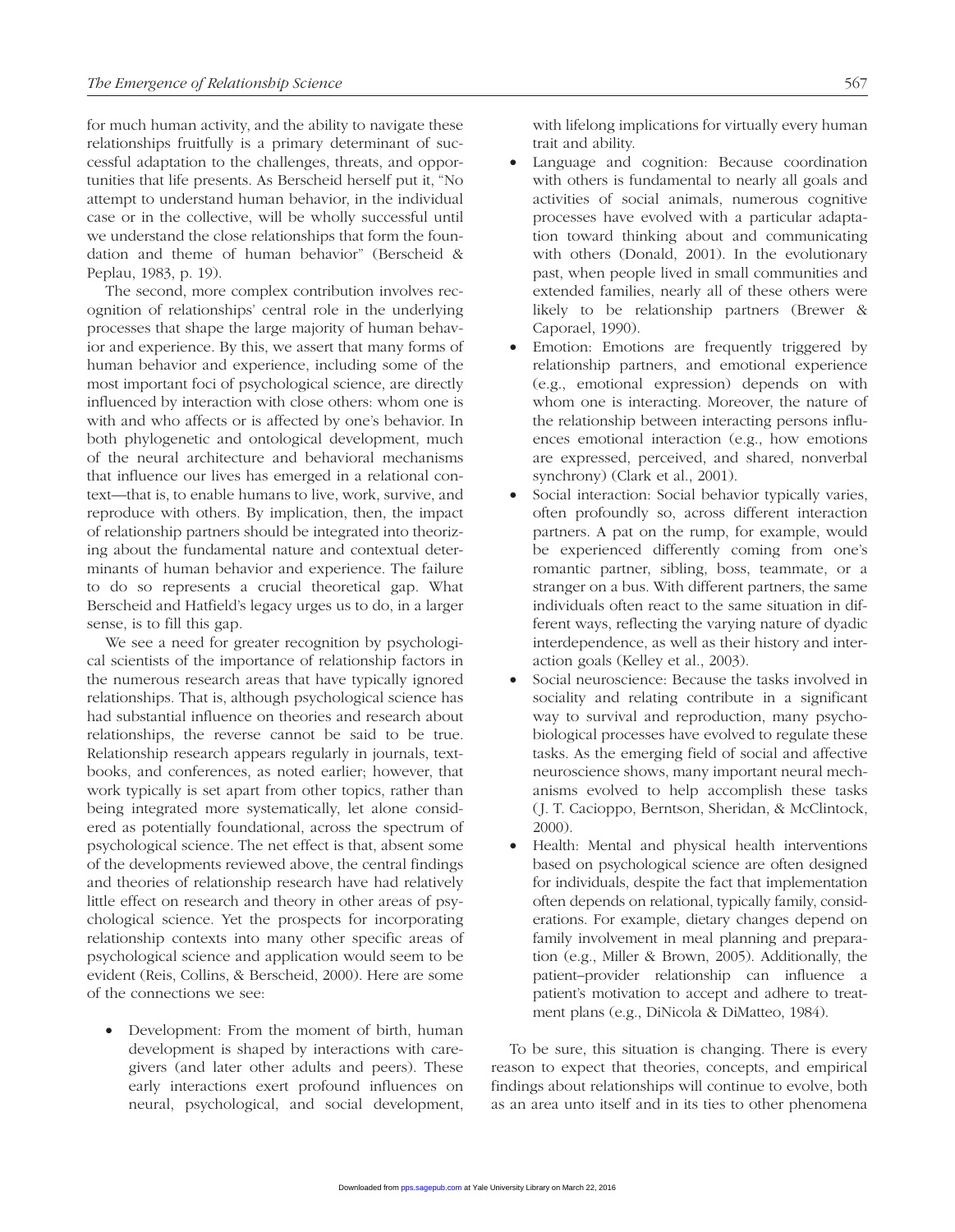and processes in the behavioral sciences. Because close relationships are a common (perhaps the most common) context for behavior among social animals, fuller understanding of their impact is an essential component of any comprehensive theory of human behavior. More deeply integrating the science of relationships into the science of behavior will be a suitable way of capitalizing on the foundation that Berscheid and Hatfield built.

#### Declaration of Conflicting Interests

The authors declared that they had no conflicts of interest with respect to their authorship or the publication of this article.

#### **Notes**

1. Throughout this article, for consistency we use alphabetical order when referring to Berscheid and Hatfield by name.

2. One exception to this generalization was the study of small group processes in social and organizational psychology, although here too the focus was on groups of unacquainted strangers, rather than groups of individuals who had ongoing relationships with one another.

3. In a noteworthy exception, Rubin (1970) offered an initial approach to assessing romantic love, in contrast to liking, by cleverly assessing mutual eye gazing among in-love dating couples. 4. In 1975, United States Senator William Proxmire bestowed the first of his infamous Golden Fleece awards for what he claimed was wasteful spending of taxpayers' money on Berscheid and Walster for their pioneering studies of romantic love. Proxmire's selfserving proclamation garnered widespread publicity, both pro and con, one consequence of which was to all but eliminate federal funding in the United States for research on love and related phenomena, thereby substantially hindering scientific progress in these areas. It might also be said that Proxmire's example set the stage for contemporary political attacks on politically unpopular research. See Benson, 2006, for a more detailed account.

#### References

- Acevedo, B. P., & Aron, A. (2009). Does a long-term relationship kill romantic love? *Review of General Psychology*, *13*, 59–65.
- Acevedo, B., & Aron, A. (in press). Romantic love, pair-bonding, and the dopaminergic reward system. In M. Mikulincer & P. R. Shaver (Eds.), *Nature and development of social connections: From brain to group*. Washington, DC: American Psychological Association.
- Acevedo, B. P., Aron, A., Fisher, H. E., & Brown, L. (2012). Neural correlates of long-term intense romantic love. *Social Cognitive and Affective Neuroscience*, *7*, 145–159.
- Adams, J. S. (1963). Toward an understanding of inequity. *Journal of Abnormal and Social Psychology*, *67*, 422–436.
- Ainsworth, M. D. S., Blehar, M. C., Waters, E., & Wall, S. (1978). *Patterns of attachment: A psychological study of the strange situation*. Hillsdale, NJ: Erlbaum.
- Aron, A., & Aron, E. N. (1986). *Love and the expansion of self: Understanding attraction and satisfaction*. New York, NY: Hemisphere.
- Aron, A., Fisher, H., Mashek, D., Strong, G., Li, H., & Brown, L. (2005). Reward, motivation and emotion systems associated with early-stage intense romantic love. *Journal of Neurophysiology*, *93*, 327–337.
- Aronson, E. (1969). Some antecedents of interpersonal attraction. In W. J. Arnold & D. Levine (Eds.), *Nebraska symposium on motivation* (Vol. 17, pp. 143–177). Lincoln: University of Nebraska Press.
- Association for Psychological Science. (2012). *2012 William James Fellow Award*. Retrieved from http://www.psycholo gicalscience.org/index.php/members/awards-and-honors/ [fellow-award/recipent-past-award-winners/berscheid](http://www.psychologicalscience.org/index.php/members/awards-and-honors/fellow-award/recipent-past-award-winners/berscheidhatfield)hatfield
- Bakker, A. B., Petrou, P., & Tsaousis, I. (2012). Inequity in work and intimate relationships: A spillover-crossover model. *Anxiety, Stress, & Coping*, *25*, 491–506.
- Barrett, L. F. (2012). Emotions are real. *Emotion*, *12*, 413–419.
- Beach, S. R., Sandeen, E., O'Leary, K. D., & Barlow, D. H. (1990). *Depression in marriage: A model for etiology and treatment*. New York, NY: Guilford Press.
- Becker, G. S., & Tomes, N. (1994). Human capital and the rise and fall of families. In G. Becker (Ed.), *Human capital: A theoretical and empirical analysis with special reference to education* (3rd ed., pp. 257–298). Chicago, IL: University of Chicago Press.
- Benson, E. S. (2006). All that's gold does not glitter. *APS Observer*, *19*, 13–19.
- Berg, J. H., & Clark, M. S. (1986). Differences in social exchange between intimate and other relationships: Gradually evolving or quickly apparent? In V. J. Derlega & B. A. Winstead (Eds.), *Friendship and social interaction* (pp. 101–128). New York, NY: Springer.
- Berscheid, E. (1983). Emotion. In H. H. Kelley, E. Berscheid, A. Christensen, J. H. Harvey, T. L. Huston, G. Levinger, E. McClintock, L. A. Peplau, & D. R. Peterson (Eds.), *Close relationships* (pp. 110–168). New York, NY: Freeman.
- Berscheid, E. (1985). Interpersonal attraction. In G. Lindzey & E. Aronson (Eds.), *The handbook of social psychology* (3rd ed., Vol. 2, pp. 413–484). New York, NY: Random House.
- Berscheid, E. (1992). A glance back at a quarter century of social psychology. *Journal of Personality and Social Psychology*, *63*, 525–533.
- Berscheid, E. (1999). The greening of relationship science. *American Psychologist*, *54*, 260–266.
- Berscheid, E. (2010). Love in the fourth dimension. *Annual Review of Psychology*, *61*, 1–25.
- Berscheid, E., & Ammazzalorso, H. (2001). Emotional experience in close relationships. In G. J. O. Fletcher & M. S. Clark (Eds.), *Blackwell handbook of social psychology* (Vol. 2, pp. 308–330). Oxford, England: Blackwell.
- Berscheid, E., Boye, D., & Walster, E. (1968). Retaliation as a means of restoring equity. *Journal of Personality and Social Psychology*, *10*, 370–376.
- Berscheid, E., Dion, K., Walster, E., & Walster, G. W. (1971). Physical attractiveness and dating choice: A test of the matching hypothesis. *Journal of Experimental Social Psychology*, *7*, 173–189.
- Berscheid, E., & Hatfield, E. (in press). In love research, one is the loneliest number. In E. Borgida & R. Zeeigenhaft (Eds.),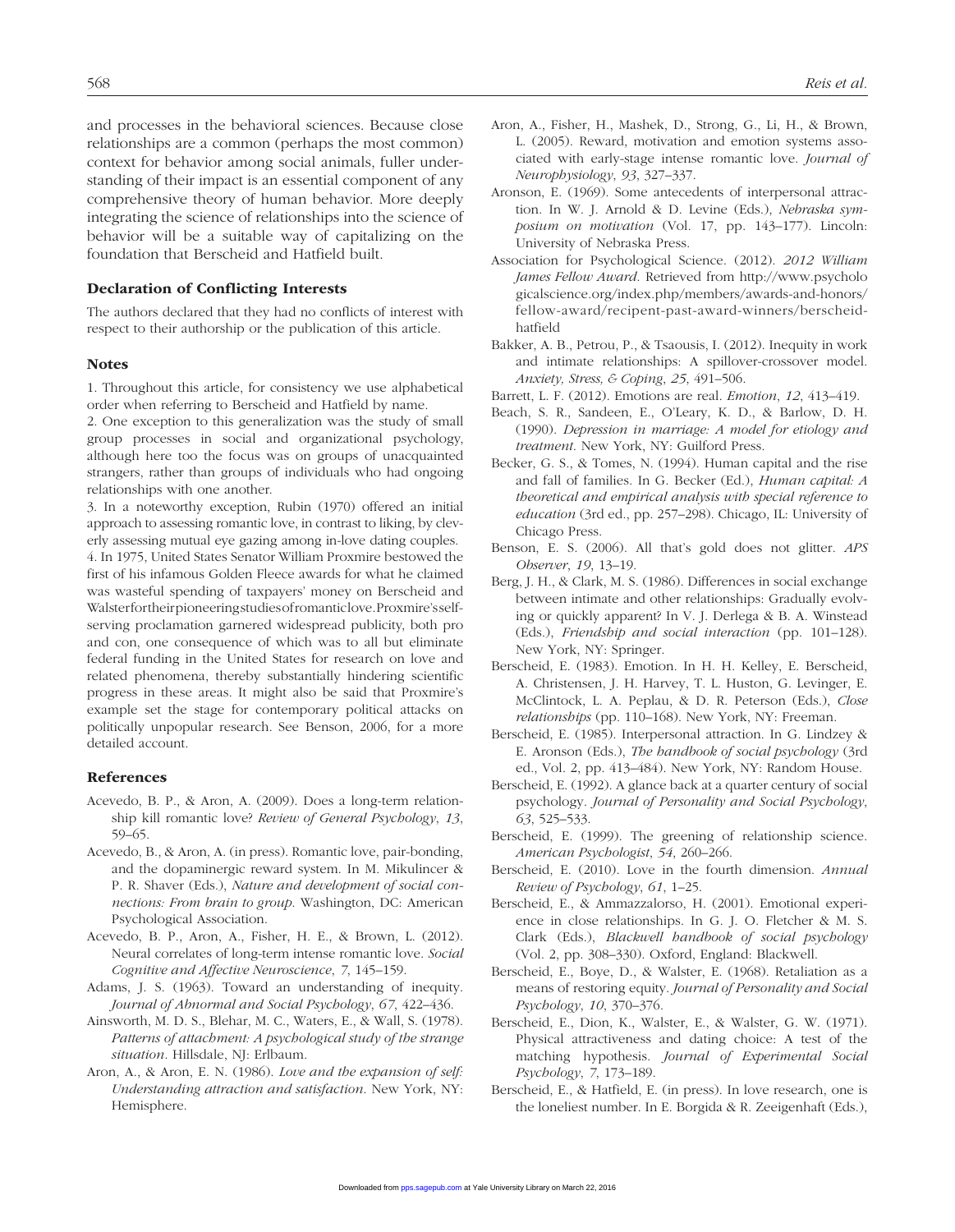*Collaboration in psychological science: Lifting the veil*. New York, NY: Worth/Macmillan.

- Berscheid, E., & Peplau, L. A. (1983). The emerging science of relationships. In H. H. Kelley et al. (Eds.), *Close relationships* (pp. 1–19). New York, NY: Freeman.
- Berscheid, E., & Walster, E. (1967). When does a harm-doer compensate a victim? *Journal of Personality and Social Psychology*, *6*, 435–441.
- Berscheid, E., & Walster, E. (1969). *Interpersonal attraction*. Reading, MA: Addison-Wesley.
- Berscheid, E., & Walster, E. (1974a). A little bit about love. In T. Huston (Ed.), *Foundations of interpersonal attraction* (pp. 355–381). New York, NY: Academic Press.
- Berscheid, E., & Walster, E. (1974b). Physical attractiveness. *Advances in Experimental Social Psychology*, *7*, 157–215.
- Birnbaum, G. E., & Reis, H. T. (2012). When does responsiveness pique sexual interest? Attachment and sexual desire in initial acquaintanceships. *Personality and Social Psychology Bulletin*, *38*, 946–958.
- Bowlby, J. (1969). *Attachment and loss: Vol. 1. Attachment*. New York, NY: Basic Books.
- Bowlby, J. (1979). *The making and breaking of affectional bonds*. London, England: Tavistock.
- Brewer, M. B., & Caporael, L. R. (1990). Selfish genes vs. selfish people: Sociobiology as origin myth. *Motivation and Emotion*, *14*, 237–243.
- Bugental, D. B. (2000). Acquisition of the algorithms of social life: A domain-based approach. *Psychological Bulletin*, *126*, 187–219.
- Burgess, E. W. (1926). The family as a unity of interacting personalities. *The Family*, *7*, 3–9.
- Buss, D. M. (1989). Sex differences in human mate preferences: Evolutionary hypotheses tested in 37 cultures. *Behavioral & Brain Sciences*, *12*, 1–49.
- Buss, D. M., & Schmitt, D. P. (1993). Sexual strategies theory: An evolutionary perspective on human mating. *Psychological Review*, *100*, 204–232.
- Byrne, D. (1961). Interpersonal attraction and attitude similarity. *Journal of Abnormal and Social Psychology*, *62*, 713–715.
- Byrne, D., & Clore, G. L. (1970). A reinforcement-affect model of evaluative responses. *Personality: An International Journal*, *1*, 103–128.
- Cacioppo, J. T., Berntson, G. G., Sheridan, J. F., & McClintock, M. K. (2000). Multi-level integrative analyses of human behavior: Social neuroscience and the complementing nature of social and biological approaches. *Psychological Bulletin*, *26*, 829–843.
- Cacioppo, J. T., & Patrick, W. (2008). *Loneliness*. New York, NY: W.W. Norton.
- Cacioppo, S., Bianchi-Demicheli, F., Hatfield, E., & Rapson, R. L. (2012). Social neuroscience of love. *Clinical Neuropsychiatry*, *9*, 3–13.
- Clark, M. S., Fitness, J., & Brissette, I. (2001). Understanding people's perceptions of relationships is crucial to understanding their emotional lives. In M. Hewstone & M. Brewer (Eds.), *Blackwell handbook of social psychology: Interpersonal processes* (Vol. 2, pp. 253–278). Oxford, England: Blackwell.
- Clark, M. S., & Lemay, E. P., Jr. (2010). Close relationships. In S. T. Fiske, D. T. Gilbert, & G. Lindzey (Eds.), *Handbook of social psychology* (5th ed., Vol. 2, pp. 898–940). New York, NY: Wiley.
- Clark, M. S., & Mills, J. (1979). Interpersonal attraction in exchange and communal relationships. *Journal of Personality and Social Psychology*, *37*, 1–12.
- Clark, M. S., & Mills, J. (2012). A theory of communal (and exchange) relationships. In P. A. M. Van Lange, A. Kruglanski, & E. T. Higgins (Eds.), *Handbook of theories of social psychology* (pp. 232–250). Thousand Oaks, CA: Sage.
- Clark, M. S., & Reis, H. T. (1988). Interpersonal processes in close relationships. *Annual Review of Psychology*, *39*, 609–672.
- Clark, M. S., & Taraban, C. B. (1991). Reactions to and willingness to express emotion in two types of relationships. *Journal of Experimental Social Psychology*, *27*, 324–336.
- Cohen, S., Frank, E., Doyle, W. J., Skoner, D. P., Rabin, B. S., & Gwaltney, J. M., Jr. (1998). Types of stressors that increase susceptibility to the common cold in healthy adults. *Health Psychology*, *17*, 214–223.
- Darwin, C. R. (1872). *The expression of the emotions in man and animals*. London, England: John Murray.
- Diener, E., Suh, E. M., Lucas, R. E., & Smith, H. L. (1999). Subjective well-being: Three decades of progress. *Psychological Bulletin*, *125*, 276–302.
- Dindia, K., & Canary, D. J. (Eds.). (2006). *Sex differences/similarities in communication: Critical essays and empirical investigations of sex and gender in interaction*. Mahwah, NJ: Erlbaum.
- DiNicola, D. D., & DiMatteo, M. R. (1984). Practitioners, patients, and compliance with medical regimes: A social psychological perspective. In A. Baum, S. E. Taylor, & J. E. Singer (Eds.), *Handbook of psychology and health* (Vol. IV, pp. 55–84). Hillsdale, NJ: Erlbaum.
- Donald, M. (2001). *A mind so rare: The evolution of human consciousness*. New York, NY: W.W. Norton.
- Dutton, D. G., & Aron, A. P. (1974). Some evidence for heightened sexual attraction under conditions of high anxiety. *Journal of Personality and Social Psychology*, *30*, 510– 517.
- Eastwick, P. W., Eagly, A. H., Finkel, E. J., & Johnson, S. E. (2011). Implicit and explicit preferences for physical attractiveness in a romantic partner: A double dissociation in predictive validity. *Journal of Personality and Social Psychology*, *101*, 993–1011.
- Eastwick, P. W., & Finkel, E. J. (2008a). The attachment system in fledgling relationships: An activating role for attachment anxiety. *Journal of Personality and Social Psychology*, *95*, 628–647.
- Eastwick, P. W., & Finkel, E. J. (2008b). Sex differences in mate preferences revisited: Do people know what they initially desire in a romantic partner? *Journal of Personality and Social Psychology*, *94*, 245–264.
- Eastwick, P. W., Finkel, E. J., & Eagly, A. H. (2011). When and why do ideal partner preferences affect the processes of initiating and maintaining romantic relationships? *Journal of Personality and Social Psychology*, *11*, 1012–1032.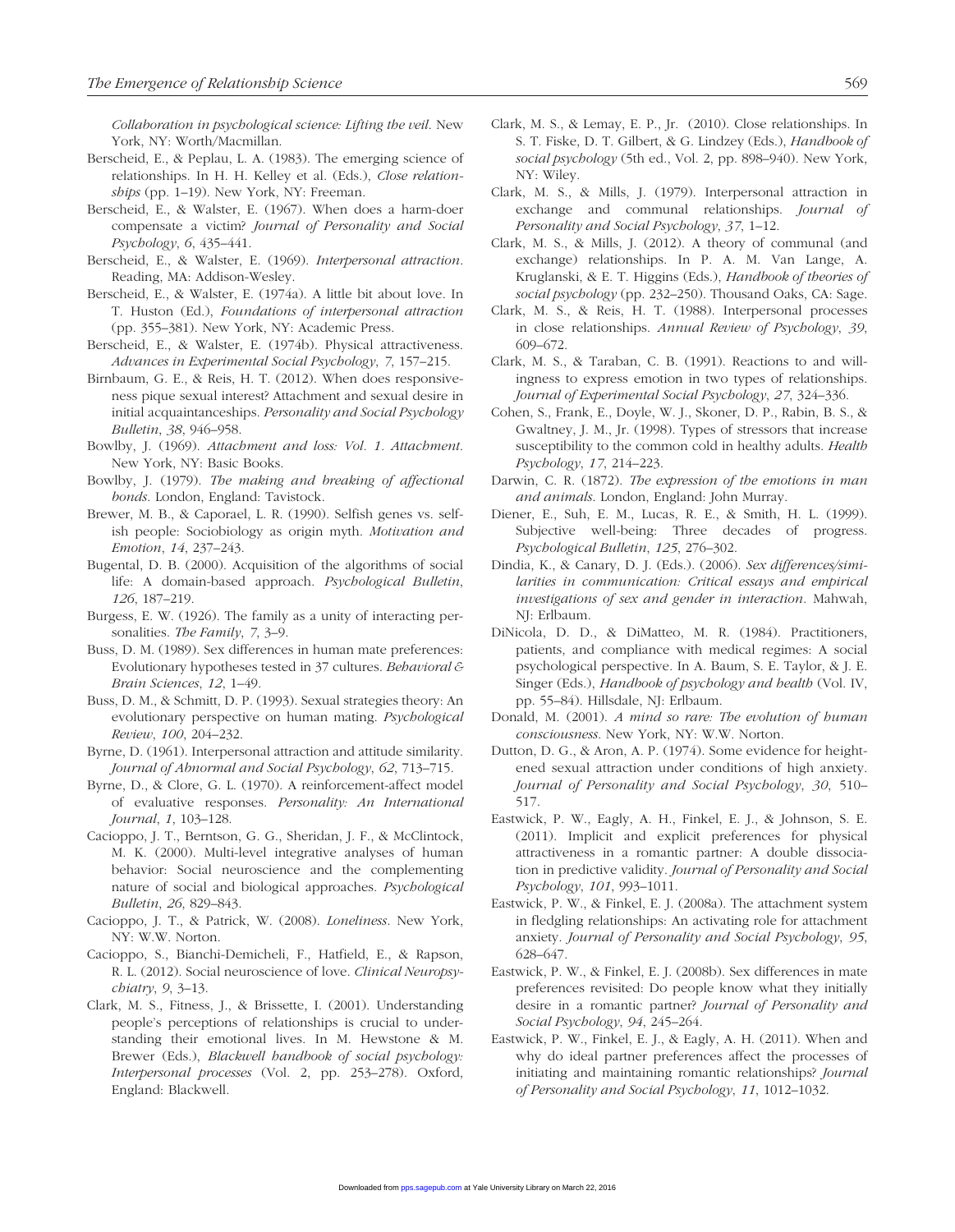- Eastwick, P. W., Finkel, E. J., Mochon, D., & Ariely, D. (2007). Selective versus unselective romantic desire: Not all reciprocity is created equal. *Psychological Science*, *18*, 317–319.
- Eastwick, P. W., Luchies, L. B., Finkel, E. J., & Hunt, L. L. (in press). The predictive validity of ideal partner preferences: A review and meta-analysis. *Psychological Bulletin*.
- Ekman, P. (1992). An argument for basic emotions. *Cognition & Emotion*, *6*, 169–200.
- Fehr, B. (1988). Prototype analysis of the concepts of love and commitment. *Journal of Personality and Social Psychology*, *55*, 557–579.
- Fehr, B. (in press). The social psychology of love. In J. A. Simpson & L. Campbell (Eds.), *Oxford handbook of close relationships*. New York, NY: Oxford University Press.
- Festinger, L. (1957). *A theory of cognitive dissonance*. Evanston, IL: Row, Peterson.
- Finkel, E. J., & Baumeister, R. F. (2010). Attraction and rejection. In R. F. Baumeister & E. J. Finkel (Eds.), *Advanced social psychology: The state of the science* (pp. 419–459). New York, NY: Oxford University Press.
- Finkel, E. J., & Eastwick, P. E. (in press). Interpersonal attraction: In search of a theoretical Rosetta stone. In J. A. Simpson & J. F. Dovidio (Eds.), *Handbook of personality and social psychology: Interpersonal relations and group processes*. Washington, DC: American Psychological Association.
- Fiske, A. (1992). The four elementary forms of sociality: Framework for a unified theory of social relations. *Psychological Review*, *90*, 669–723.
- Fletcher, G. J. O., & Kerr, P. S. G. (2010). Through the eyes of love: Reality and illusion in intimate relationships. *Psychological Bulletin*, *136*, 627–658.
- Forthofer, M. S., Markman, H. J., Cox, M., Stanley, S., & Kessler, R. C. (1996). Associations between marital distress and work loss in a national sample. *Journal of Marriage and Family*, *58*, 597–605.
- Foster, C. A., Witcher, B. S., Campbell, W. K., & Green, J. D. (1998). Arousal and attraction: Evidence for automatic and controlled processes. *Journal of Personality and Social Psychology*, *74*, 86–101.
- Fraley, R. C., & Davis, K. E. (1997). Attachment formation and transfer in young adults' close friendships and romantic relationships. *Personal Relationships*, *4*, 131–144.
- Graham, J. M. (2011). Measuring love in romantic relationships: A meta-analysis. *Journal of Social and Personal Relationships*, *28*, 748–771.
- Graziano, W. G., & Bruce, J. W. (2008). Attraction and the initiation of relationships: A review of the empirical literature. In S. Sprecher, A. Wenzel, & J. Harvey (Eds.), *Handbook of relationship initiation* (pp. 269–295). New York, NY: Guilford Press.
- Guerrero, L. K., La Valley, A. G., & Farinelli, L. (2008). The experience and expression of anger, guilt, and sadness in marriage: An equity theory explanation. *Journal of Social and Personal Relationships*, *25*, 699–724.
- Harlow, H. F., & Harlow, M. K. (1962). Social deprivation in monkeys. *Scientific American*, *207*, 136–146.
- Hartup, W. W., & Stevens, N. (1997). Friendships and adaptation in the life course. *Psychological Bulletin*, *121*, 355–370.
- Hatfield, E. (1988). Passionate and companionate love. In R. J. Sternberg & M. L. Barnes (Eds.), *The psychology of love* (pp. 191–217). New Haven, CT: Yale University Press.
- Hatfield, E., Cacioppo, J., & Rapson, R. L. (1994). *Emotional contagion*. New York, NY: Cambridge University Press.
- Hatfield, E., Pillemer, J. T., O'Brien, M. U., & Le, Y. C. L. (2008). The endurance of love: Passionate and companionate love in newlywed and long-term marriages. *Interpersona*, *2*, 35–64.
- Hatfield, E., & Rapson, R. L. (1987). Passionate love: New directions in research. In W. H. Jones & D. Perlman (Eds.), *Advances in personal relationships* (Vol. 1, pp. 109–139). Greenwich, CT: JAI Press.
- Hatfield, E., & Rapson, R. L. (2008). Passionate love and sexual desire: Multidisciplinary perspectives. In J. P. Forgas & J. Fitness (Eds.), *Social relationships: Cognitive, affective, and motivational processes* (pp. 21–38). New York, NY: Psychology Press.
- Hatfield, E., Schmitz, E., Cornelius, J., & Rapson, R. (1988). Passionate love: How early does it begin? *Journal of Psychology & Human Sexuality*, *1*, 35–52.
- Hatfield, E., & Sprecher, S. (1986). Measuring passionate love in intimate relations. *Journal of Adolescence*, *9*, 383–410.
- Hazan, C., & Shaver, P. (1987). Romantic love conceptualized as an attachment process. *Journal of Personality and Social Psychology*, *52*, 511–524.
- Hendrick, C., & Hendrick, S. S. (1986). A theory and method of love. *Journal of Personality and Social Psychology*, *50*, 392–402.
- Holt-Lunstad, J., Smith, T. B., & Layton, J. B. (2010). Social relationships and mortality risk: A meta-analytic review. *PLoS Medicine*, *7*, e1000316. doi:10.1371/journal.pmed.1000316
- Homans, G. C. (1950). *The human group*. New York, NY: Harcourt, Brace.
- Hook, J. G., & Cook, T. D. (1979). Equity theory and the cognitive ability of children. *Psychological Bulletin*, *86*, 429–445.
- House, J. S., Landis, K. R., & Umberson, D. (1988). Social relationships and health. *Science*, *241*, 540–545.
- Huston, T. L., & Levinger, G. (1978). Interpersonal attraction and relationships. *Annual Review of Psychology*, *29*, 115–156.
- Izard, C. (2007). Basic emotions, natural kinds, emotion schemas, and a new paradigm. *Perspectives on Psychological Science*, *2*, 260–280.
- Jacobs, L., Berscheid, E., & Walster, E. (1971). Self-esteem and attraction. *Journal of Personality and Social Psychology*, *17*, 84–91.
- Kelley, H. H., Holmes, J. G., Kerr, N. L., Reis, H. T., Rusbult, C. E., & Van Lange, P. A. M. (2003). *An atlas of interpersonal situations*. New York, NY: Cambridge University Press.
- Kelley, H. H., & Thibaut, J. W. (1978). *Interpersonal relations: A theory of interdependence*. New York, NY: Wiley.
- Kenny, D. A. (1994). *Interpersonal perception: A social relations analysis*. New York, NY: Guilford Press.
- Kenny, D. A., & Nasby, W. (1980). Splitting the reciprocity correlation. *Journal of Personality and Social Psychology*, *38*, 249–256.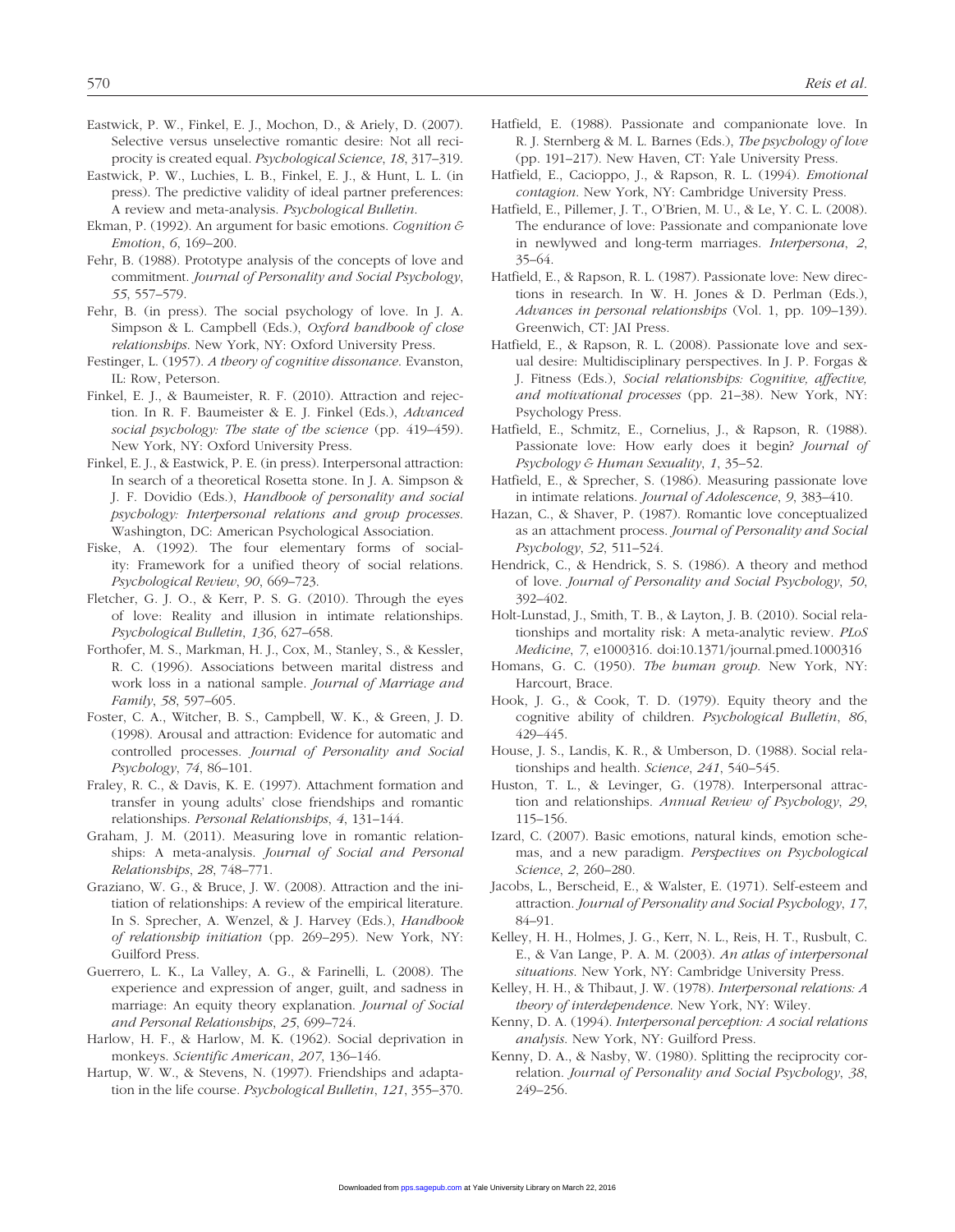- Kenrick, D., & Cialdini, R. (1977). Romantic attraction: Misattribution versus reinforcement explanations. *Journal of Personality and Social Psychology*, *35*, 381–391.
- Kiecolt-Glaser, J. K., Loving, T. J., Stowell, J. R., Malarkey, W. B., Lemeshow, S., Dickinson, S. L., & Glaser, R. (2005). Hostile marital interactions, proinflammatory cytokine production, and wound healing. *Archives of General Psychiatry*, *62*, 1377–1384.
- King, K. B., & Reis, H. T. (2012). Marriage and long-term survival after coronary artery bypass grafting. *Health Psychology*, *31*, 55–62.
- Langlois, J. H., Kalakanis, L., Rubenstein, A. J., Larson, A., Hallam, M., & Smoot, M. (2000). Maxims or myths of beauty? A meta-analytic and theoretical review. *Psychological Bulletin*, *126*, 390–423.
- Langlois, J. H., & Roggman, L. A. (1990). Attractive faces are only average. *Psychological Science*, *1*, 115–121.
- Lemay, E. P., Overall, N., & Clark, M. S. (2012). Experiences and interpersonal consequences of hurt feelings and anger. *Journal of Personality and Social Psychology*, *103*, 982–1006.
- Lindquist, K. A., Wager, T. D., Kober, H., Bliss-Moreau, E., & Barrett, L. F. (2012). What are emotions and how are they created in the brain. *Behavioral & Brain Sciences*, *35*, 172–185.
- Lott, B. E., & Lott, A. J. (1974). The role of reward in the formulation of positive interpersonal attitudes. In T. L. Huston (Ed.), *Foundations of interpersonal attraction* (pp. 171– 192). New York, NY: Academic Press.
- Main, M., Kaplan, N., & Cassidy, J. (1985). Security in infancy, childhood, and adulthood: A move to the level of representation. *Monographs of the Society for Research in Child Development*, *50*, 66–104.
- Maner, J. K., & Kenrick, D. T. (2010). Evolutionary social psychology. In R. F. Baumeister & E. J. Finkel (Eds.) *Advanced social psychology: The state of the science* (pp. 613–653). New York, NY: Oxford University Press.
- Meyers, S. A., & Berscheid, E. (1997). The language of love: The difference a preposition makes. *Personality and Social Psychology Bulletin*, *23*, 347–362.
- Mikulincer, M., & Shaver, P. (2007). *Attachment patterns in adulthood: Structure, dynamics, and change*. New York, NY: Guilford Press.
- Miller, D., & Brown, J. L. (2005). Marital interactions in the process of dietary change for type 2 diabetes. *Journal of Nutrition Education and Behavior*, *37*, 226–234.
- Montoya, R. M., Horton, R. S., & Kirchner, J. (2008). Is actual similarity necessary for attraction? A meta-analysis of actual and perceived similarity. *Journal of Social and Personal Relationships*, *25*, 889–922.
- Murray, S. L., & Holmes, J. G. (2011). *Interdependent minds*. New York, NY: Guilford Press.
- Newcomb, T. M. (1961). *The acquaintance process*. New York, NY: Holt, Rinehart, and Winston.
- Norton, M. I., Frost, J. H., & Ariely, D. (2007). Less is more: The lure of ambiguity, or why familiarity breeds contempt. *Journal of Personality and Social Psychology*, *92*, 97–105.
- Norton, M. I., Frost, J. H., & Ariely, D. (2011). Does familiarity breed contempt or liking? Commentary on Reis et al. *Journal of Personality and Social Psychology*, *101*, 571–574.
- O'Leary, K., Acevedo, B. P., Aron, A., Huddy, L., & Mashek, D. (2012). Is long-term love more than a rare phenomenon? If so, what are its correlates? *Social Psychological & Personality Science*, *3*, 241–249.
- Reiff, M. R. (2009). Proportionality, winner-take-all, and distributive justice. *Politics, Philosophy & Economics*, *8*, 5–42.
- Reis, H. T., & Aron, A. (2008). Love: What is it, why does it matter, and how does it operate? *Perspectives on Psychological Science*, *3*, 80–86.
- Reis, H. T., & Clark, M. S. (2013). Responsiveness. In J. A. Simpson & L. Campbell (Eds.), *The Oxford handbook of close relationships* (pp. 400–423). New York, NY: Oxford University Press.
- Reis, H. T., Clark, M. S., & Holmes, J. G. (2004). Perceived partner responsiveness as an organizing construct in the study of intimacy and closeness. In D. J. Mashek & A. Aron (Eds.), *Handbook of closeness and intimacy* (pp. 201–225). Mahwah, NJ: Erlbaum.
- Reis, H. T., Collins, W. A., & Berscheid, E. (2000). The relationship context of human behavior and development. *Psychological Bulletin*, *126*, 844–872.
- Reis, H. T., Maniaci, M. R., Caprariello, P. A., Eastwick, P. W., & Finkel, E. J. (2011a). Familiarity does indeed lead to attraction in live interaction. *Journal of Personality and Social Psychology*, *101*, 557–570.
- Reis, H. T., Maniaci, M. R., Caprariello, P. A., Eastwick, P. W., & Finkel, E. J. (2011b). In live interaction, does familiarity promote attraction or contempt? A reply to Norton, Frost, and Ariely (2011). *Journal of Personality and Social Psychology*, *101*, 575–578.
- Reis, H. T., Nezlek, J., & Wheeler, L. (1980). Physical attractiveness in social interaction. *Journal of Personality and Social Psychology*, *38*, 604–6l7.
- Reis, H. T., & Patrick, B. C. (1996). Attachment and intimacy: Component processes. In A. Kruglanski & E. T. Higgins (Eds.), *Social psychology: Handbook of basic principles* (pp. 523–563). New York, NY: Guilford Press.
- Rubin, Z. (1970). Measurement of romantic love. *Journal of Personality and Social Psychology*, *16*, 265–273.
- Rusbult, C. E., Agnew, C. R., & Arriaga, X. B. (2012). The investment model. In P. A. M. Van Lange, A. W. Kruglanski, & E. T. Higgins (Eds.), *Handbook of theories of social psychology* (Vol. 2, pp. 218–231). Thousand Oaks, CA: Sage.
- Schachter, S., & Singer, J. (1962). Cognitive, social, and physiological determinants of emotional state. *Psychological Review*, *69*, 379–399.
- Scholz, J. K., & Sicinski, K. (2011). *Facial attractiveness and lifetime earnings: Evidence from a cohort study* (Unpublished manuscript). University of Wisconsin–Madison, Madison.
- The science of happiness. (2005, January 17). *Time*, pp. A1–A68.
- Shaver, P. R., Morgan, H. J., & Wu, S. (1996). Is love a "basic" emotion? *Personal Relationships*, *3*, 81–96.
- Simpson, J. A. (1987). The dissolution of romantic relationships: Factors involved in relationship stability and emotional